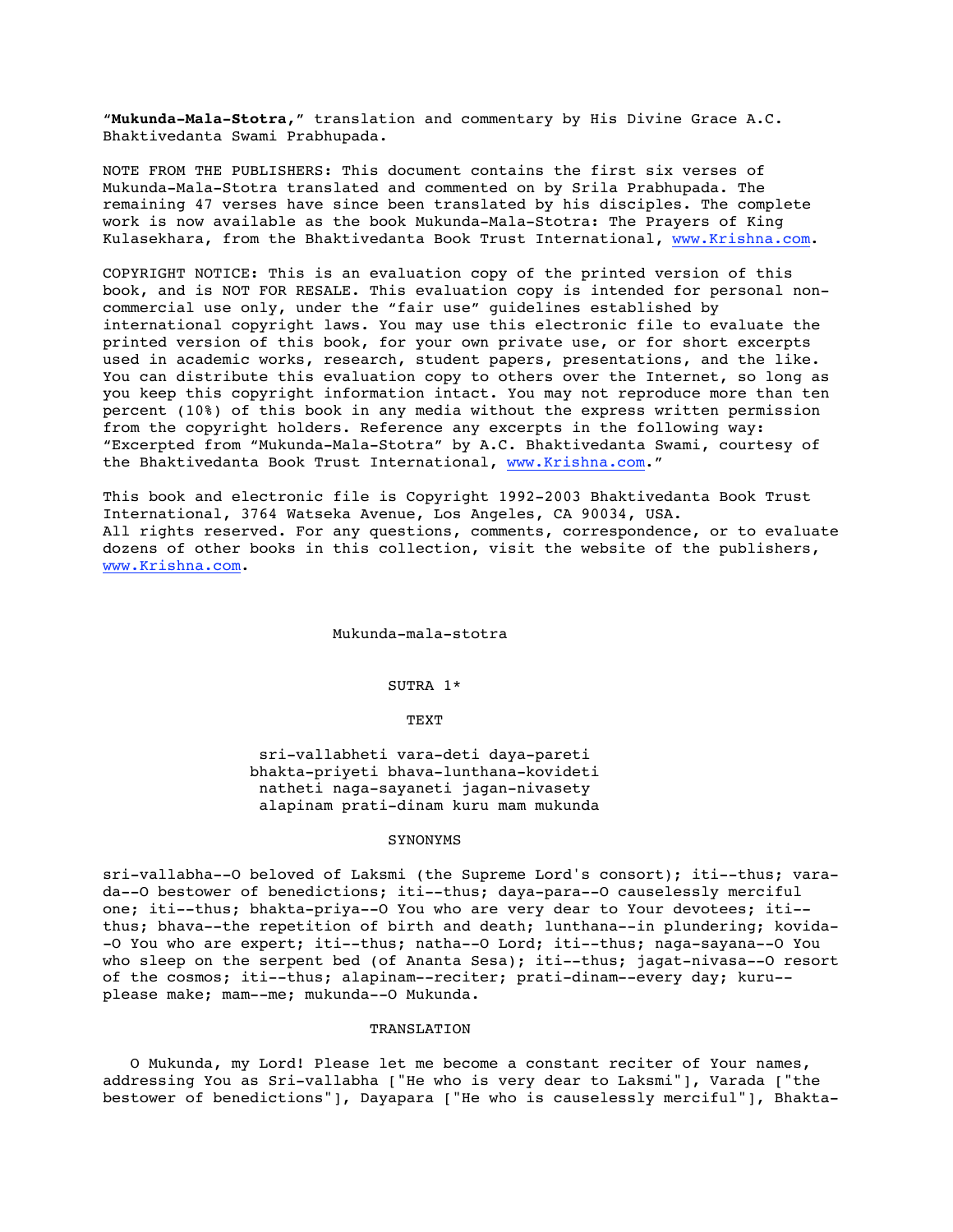priya ["He who is very dear to His devotees"], Bhava-lunthana-kovida ["He who is expert at plundering the status quo of repeated birth and death"], Natha ["the Supreme Lord"], Jagan-nivasa ["the resort of the cosmos"], and Naga-sayana ["the Lord who lies down on the serpent bed"].

## PURPORT

 A devotee of Godhead is he who glorifies the Personality of Godhead under the dictation of transcendental ecstasy. This ecstasy is a by-product of profound love for the Supreme, which is itself attained by the process of glorification. In this age of quarrel and fighting, the process of chanting and glorification recommended here by King Kulasekhara is the only way to attain perfection.

 Persons who are infected with the disease of material attachment and who suffer from the pangs of repeated birth and death cannot relish such recitation of the Lord's glories, just as a person suffering from jaundice cannot relish the taste of sugar candy. By nature sugar candy is as sweet as anything, but to a patient suffering from jaundice it tastes as bitter as anything. Still, sugar candy is the best medicine for jaundice. By regular treatment with doses of sugar candy, one can gradually get relief from the infection of jaundice, and when the patient is perfectly cured, the same sugar candy that tasted bitter to him regains its natural sweetness.

 In the same way, glorification of the transcendental name, fame, attributes, pastimes, and entourage of the Personality of Godhead tastes bitter to those who are suffering from the infection of material consciousness, but it is very sweet to those who have recovered from this infection.

 All mundane philosophers, religionists, and people in general, who are constantly suffering from the threefold miseries of material existence, can get freedom from all such troubles simply by chanting and glorifying the holy name, fame, and pastimes of the Supreme Lord. The Supreme Lord, the Absolute Truth, is all spirit, and therefore His name, fame, and pastimes are nondifferent from Him. All of them are identical. In other words, the holy name of the Lord is the Lord Himself, and this can be understood by realization. By chanting the holy names of the Lord, which are innumerable, one can actually associate with the Lord personally, and by such constant personal touch with the all-spiritual Lord, one will become spiritually self-realized. This process of selfrealization is very suitable for the fallen souls of this age, when life is short and when people are slow in understanding the importance of spiritual realization, prone to be misled by false association and false spiritual masters, unfortunate in every respect, and continuously disturbed by innumerable material problems.

 King Kulasekhara, an ideal pure devotee of the Lord, shows us by his own realization how to offer prayers to the Lord. Since he is a maha-jana, an authority in the line of devotional service, it is our prime duty to follow in his footsteps in order to achieve the highest devotional platform.

 He first addresses the Lord as Sri-vallabha, "He who is very dear to Laksmi." The Lord is the Supreme Personality of Godhead, and His consort, Laksmi, is a manifestation of His internal potency. By expanding His internal potency, the Lord enjoys His spiritual paraphernalia. In the highest spiritual realization, therefore, the Lord is not impersonal or void, as empiric philosophers conceive Him to be. Although He is not of the material world, He is much more than simply a negation of material variegatedness. He is positively the supreme enjoyer of spiritual variegatedness, of which Laksmi, the internal potency, is the fountainhead.

 King Kulasekhara next addresses the Lord as Varada, "the bestower of benedictions," because it is He alone who can deliver to us the actual substance--spiritual bliss. When we detach ourselves from His association, we are always in the midst of want and scarcity, but as soon as we get in touch with Him, our gradual endowment with all bliss begins. The first installment of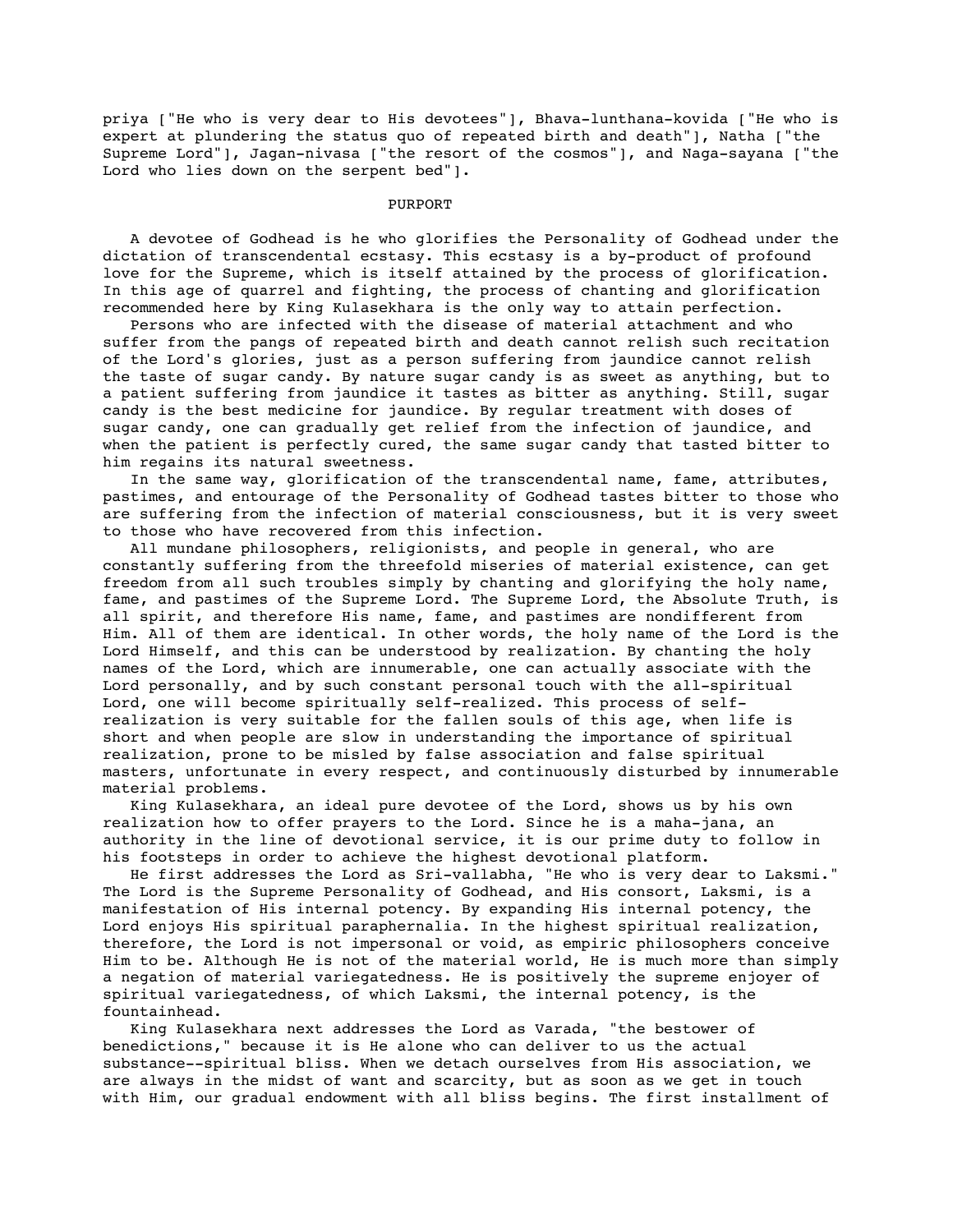this bliss is the clearance of the layer of dust that has accumulated in our hearts due to millions of years of material association. As soon as the dust of materialism is brushed aside, the clear mirror of the heart reflects the presence of the Lord. And as soon as we see Him we are automatically freed from all kinds of aspirations and frustrations. In that liberated state, everything is blissful in relation with the Lord, and one has no desires to fulfill and nothing to lament over. Thus, following the benediction, full spiritual bliss comes upon us, ushering in full knowledge, full life, and full satisfaction with our whole existence.

 King Kulasekhara next addresses the Lord as Dayapara, "He who is causelessly merciful," because there is no one but the Lord who can be a causelessly merciful friend to us. He is therefore also called Dina-bandhu, "the friend of the needy." Unfortunately, at times of need we seek our friends in the mundane world, not knowing that one needy man cannot help another. No mundane man is full in every respect; even a man possessing the greatest riches is himself needy if he is devoid of a relationship with the Lord. Everything is zero without the Lord, who is the digit that transforms zero into ten, two zeros into one hundred, three zeros into one thousand, and so on. Thus a "zero man" cannot become happy without the association of the Lord, the supreme "1."

 The supreme "1" always wants to make our zero efforts valuable by His association, just as a loving father always wants an unhappy son to be in a prosperous position. A rebellious son, however, stubbornly refuses the cooperation of the loving father and thus suffers all sorts of miseries. The Lord, therefore, sends His bona fide representatives to all parts of the material creation, and sometimes He even comes Himself to reclaim His fallen sons. For this purpose He also exhibits the actual life in the transcendental world, which is characterized by relationships with Him in servitorship, friendship, parenthood, and consorthood. All relationships in the material world are but perverted reflections of these original relationships. In the mundane world we experience only the shadow of the reality, which exists in the spiritual world.

 The all-merciful Lord is always mindful of our difficulties in the mundane world, and He is more eager to get us to return home, back to Godhead, than we are eager to go. He is by nature merciful toward us, despite our rebellious attitude. Even in our rebellious condition we get all our necessities from Him, such as food, air, light, water, warmth, and coolness. Yet because we have detached ourselves from Him, we simply mismanage this paternal property. The leaders of society, despite all their materialistic plans, are misleaders, for they have no plan to revive our lost relationship with the Lord. His bona fide devotees, however, try their utmost to broadcast the message of our transcendental relationship with Him. In this way the devotees work to remind the fallen souls of their actual position and to bring them back home, back to Godhead. Such stainless servants of Godhead are very dear to Him. They receive such special favor from the Lord for their compassionate work that they can even go back to Godhead in this very lifetime and not be forced to take another birth.

 The Lord is therefore next addressed as Bhakta-priya, meaning "He who is very dear to His devotees" or "He who is very affectionate to His devotees." In the Bhagavad-gita (9.29) the Lord very nicely describes His sublime and transcendental affection for His devotees. There the Lord declares that although He is undoubtedly equally kind to all living beings--because all of them are part and parcel of Him and are His spiritual sons--those who are especially attached to Him by love and affection, who regard nothing dearer than Him, are particularly dear to Him.

 An example of such a pure devotee is Lord Jesus Christ, who agreed to be mercilessly crucified rather than give up preaching on behalf of God. He was never prepared to compromise on the issue of believing in God. Such a son of God cannot be other than dear to the Lord. Similarly, when Thakura Haridasa was told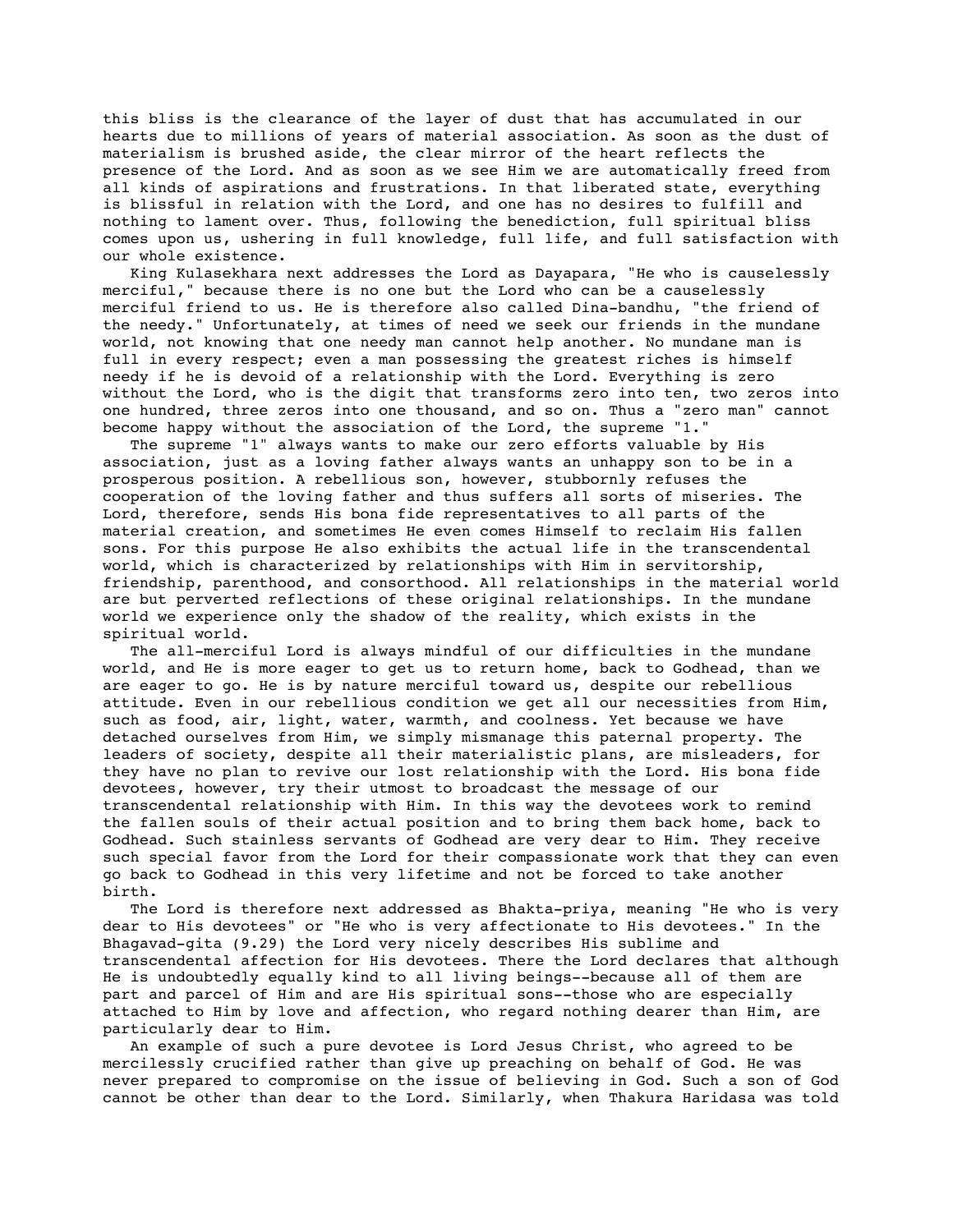to give up chanting the holy name of God, he refused to do so, with the result that he was flogged in twenty-two marketplaces. And Prahlada Maharaja persisted in disagreeing with his father, the great atheist Hiranyakasipu, and thus voluntarily accepted the cruelties his father inflicted upon him. These are some examples of renowned devotees of the Lord, and we should simply try to understand how dear such devotees are to Him.

 The Lord has emphatically declared that no one can vanquish His devotee under any circumstances. A good example is Ambarisa Maharaja. When the great mystic yogi Durvasa deliberately attempted to take the life of Ambarisa, the Lord suitably punished Durvasa, even though he was a powerful yogi who could approach all the demigods and even the Lord Himself.

 Sometimes, even at the risk of having to cross many stumbling blocks, a devotee relinquishes all family connections and homely comforts for the Lord's service. Can the Lord forget all these sacrifices of His bona fide devotee? No, not even for a moment, for the relationship between the Lord and His devotee is reciprocal, as He clearly says in the Bhagavad-gita (9.29): "Whoever renders service unto Me in devotion is a friend--is in Me--and I am also a friend to him."

 A devotee is never as eager to see the Lord as he is to render service to Him. Yet the Lord does appear before His devotee, for He is just like an affectionate father, who is more eager to see his son than the son is to see him. There is no contradiction in such a quantitative difference in affection. Such a disparity exists in the original reality--between the Lord and His devotees--and is reflected here not only in the relations between parents and children in human society but even in the animal kingdom. Parental affection is exhibited even among lower animals because originally such affection in its fullness exists in God, the original father of all species of living beings. When a man kills an animal, God, the affectionate father, is perturbed and is pained at heart. Thus the slaughterer of the animal is suitably punished by the material energy, just as a murderer is punished by the government through police action.

 By the mercy of the Lord, a devotee develops all the good qualities of God, for a devotee can never remain in the darkness of ignorance. A father is always anxious to impart knowledge and experience to his son, but the son can choose whether to accept such instructions. A submissive devotee becomes automatically enlightened in all the intricacies of knowledge because the Lord, from within, dissipates his ignorance with the self-illumined lamp of wisdom. If the Lord Himself instructs the devotee, how can he remain foolish like the mundane wranglers?

 A father is naturally inclined to act for the good of his son, and when the father chastises his son, that chastisement is also mixed with affection. Similarly, all the living entities who have lost their place in paradise due to disobedience to the Supreme Father are put into the hands of the material energy to undergo a prison life of the threefold miseries. Yet the Supreme Father does not forget His rebellious sons. He creates scriptures for them like the Vedas and Puranas in order to revive their lost relationship with Him and awaken their divine consciousness. Intelligent persons take advantage of the knowledge contained in these scriptures and thus attain the highest perfection of life.

 For His devotees, the Lord personally descends to this world to give them relief and save them from the insane acts of miscreants. It is foolish to try to impose the limits of an ordinary living being upon the unlimited potency of Godhead and obstinately maintain that the Supreme Lord cannot descend. To mitigate His devotees' material pangs, He descends as He is, yet He is not infected by material qualities.

 As soon as a person agrees to surrender unto the Lord, the Lord takes complete charge of him. Satisfied with the activities of such a devotee, He gives him instruction from within, and thus the devotee becomes pure and advances on the path back to Godhead. The Lord is expert at guiding such a pure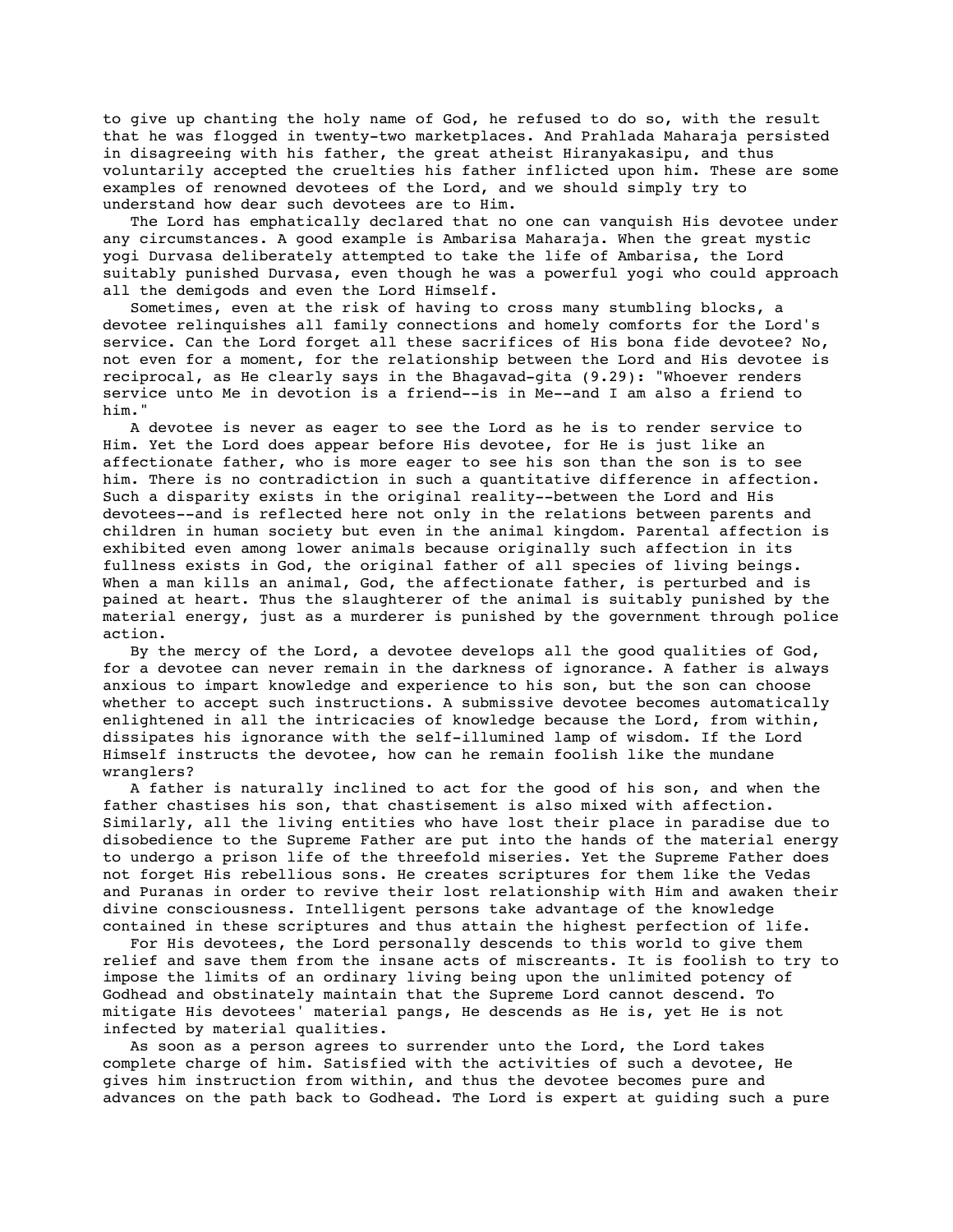devotee, who is not at all anxious for material superiority. A pure devotee does not wish to possess material wealth, nor does he want to have a great following, nor does he desire a beautiful wife, for by the mercy of the Lord he knows the insignificance of material happiness. What he very sincerely desires at heart is to continue in the loving service of the Lord, even at the risk of taking birth again.

 When a neophyte devotee deviates from the path of pure devotion and wants to simultaneously enjoy sense gratification and discharge devotional service, the all-merciful Lord very tactfully corrects the bewildered devotee by exhibiting before him the real nature of this material world. In the material world all relationships are actually mercenary but are covered by an illusory curtain of so-called love and affection. The so-called wives and husbands, parents and children, and masters and servants are all concerned with reciprocal material profit. As soon as the shroud of illusion is removed, the dead body of material so-called love and affection is at once manifest to the naked eye.

 The Lord expertly removes the shroud of illusion for the neophyte devotee by depriving him of his material assets, and thus the devotee finds himself alone in the midst of his so-called relatives. In this helpless condition he experiences the awkwardness of his so-called relationships with his so-called wife and children. When a man is financially ruined, no one loves him, not even his wife or children. Such a poverty-stricken devotee more perfectly fixes his faith in the Lord, and the Lord then delivers him from the fate of frustration.

 The entire cosmic creation is the Lord's expert arrangement for the delusion of the living beings who try to be false enjoyers. The living being's constitutional position is to be a servant of the Lord, but in the transcendental relationship the servant and the Lord are in one sense identical, for the Lord also serves the servant. The typical example is Sri Krsna's becoming the charioteer of His eternal servant Arjuna. Illusioned mundaners cannot understand the transcendental and reciprocal relationship between the Lord and His devotees, and therefore they want to lord it over material nature or cynically merge with the Absolute. Thus a living being forgets his constitutional position and wants to become either a lord or a mendicant, but such illusions are arrangements of Maya, the Lord's illusory potency. A false life either as a lord or a mendicant meets with frustration until the living being comes to his senses and surrenders to the Lord as His eternal servant. Then the Lord liberates him and saves him from repeated birth and death. Thus the Lord is also addressed here as Bhava-lunthana-kovida, "He who is expert at plundering the status quo of repeated birth and death." A sensible man understands his position as the eternal servant of the Lord and molds his life accordingly.

 The Lord is also addressed as Natha, the real Lord. One can attain the perfection of life only by serving the real Lord. The entire material atmosphere is surcharged with the false lordship of the living beings. The illusioned beings are all struggling for false lordship, and thus no one wants to serve. Everyone wants to be the lord, even though such lordship is conditional and temporary. A hardworking man thinks himself the lord of his family and estate, but actually he is a servant of desire and the employee of anger. Such service of the senses is neither pensionable nor terminable, for desire and anger are masters who are never to be satisfied. The more one serves them, the more service they exact, and as such the false overlordship continues until the day of annihilation. As a result, the foolish living being is pushed into degraded life and fails to recognize the Lord as the beneficiary of all activities, the ruler of the universe, and the friend of all entities. One who knows the real Lord is called a brahmana, but one who fails to know Him is called a krpana, or number-one miser.

 The Lord of the creative energy is called Ananta-sayana. The material energy is impregnated by the glance of this feature of the Lord and is then able to give birth to all organic and inorganic matter. Ananta-sayana sleeps on the bed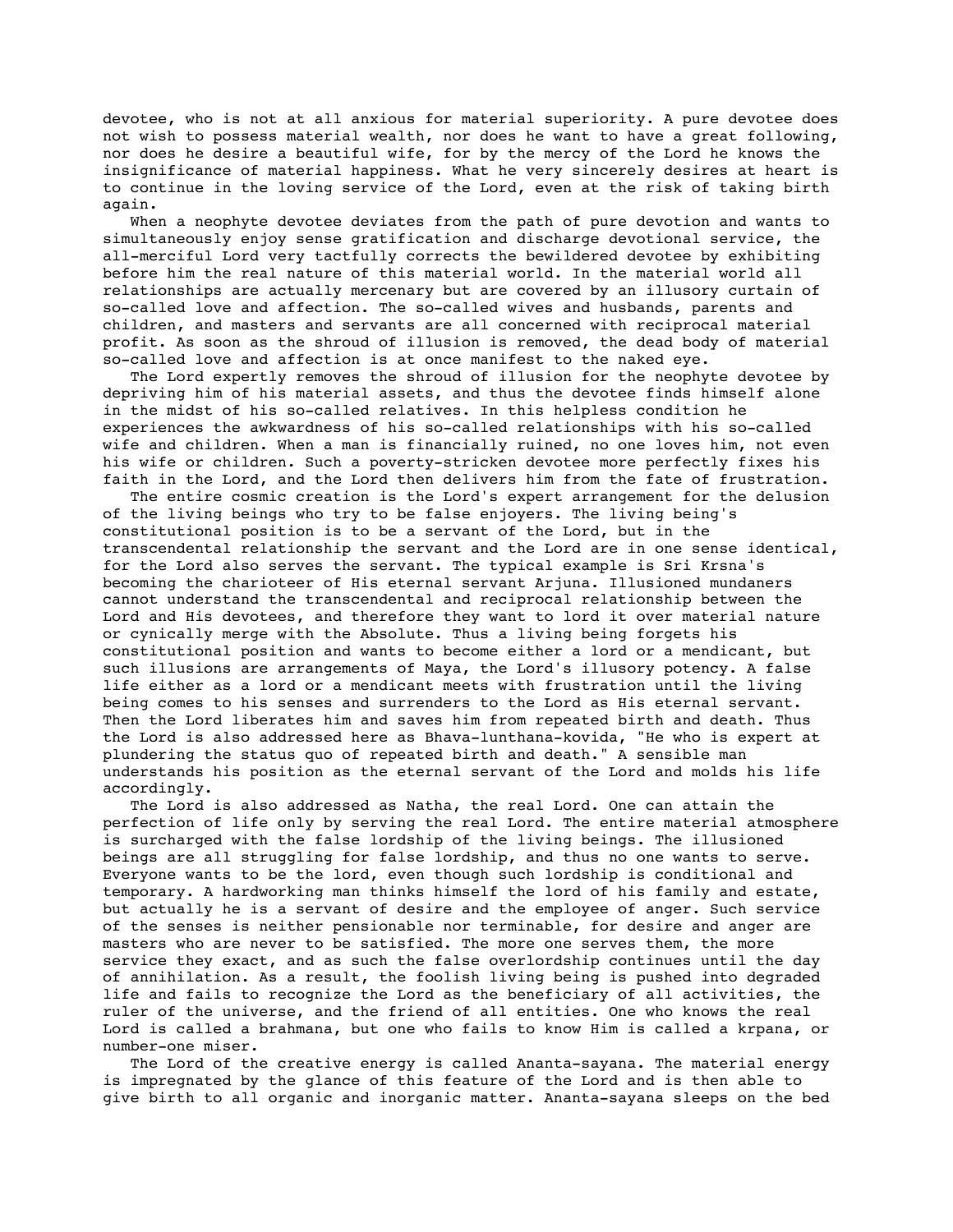of Sesa Naga, who has a form like a serpent but is identical with the Lord. Because He sleeps on a serpent bed, the Lord is also known as Naga-sayana. By His spiritual energy Sesa Naga sustains all the planetary globes upon His invisible hoods. Sesa Naga is popularly known as Sankarsana, or "that which keeps balance by the law of magnetism." In the scientific world this feature of the Lord is referred to as the law of gravitation, but factually this law, which keeps all the planets floating in space, is one of the energies of the Lord. All the universes are born with the exhalation of the Lord as He lies on Sesa Naga, and all of them are annihilated with His inhalation. Due to these functions of creation, maintenance, and annihilation, the Lord is celebrated by the name Jagan-nivasa, indicating that He is the supreme resort of all the universes.

 There are hundreds of thousands of other names of Lord Visnu, and each one of them is as powerful as the Lord Himself. One can constantly chant any name of the Lord and thereby constantly associate with Him. There are no hard and fast rules for chanting His names. At any time and any stage of life one can freely chant them, but we are so unfortunate that we are too misled even to adopt this simple process. This is the way of Maya, the Lord's misleading energy. However, one can avoid her ways simply by always remembering the lotus feet of the Lord. King Kulasekhara prays for this facility from Mukunda, the Supreme Personality of Godhead.

### SUTRA 2\*

# TEXT

 jayatu jayatu devo devaki-nandano 'yam jayatu jayatu krsno vrsni-vamsa-pradipah jayatu jayatu megha-syamalah komalango jayatu jayatu prthvi-bhara-naso mukundah

### SYNONYMS

jayatu jayatu--all glories, all glories; devah--to the Personality of Godhead; devaki-nandanah--son of Devaki; ayam--this; jayatu jayatu--all glories, all glories; krsnah--to Lord Krsna; vrsni--of Vrsni (Lord Krsna's forefather); vamsa--of the dynasty; pradipah--the beacon light; jayatu jayatu--all glories, all glories; megha--like a new cloud; syamalah--who is blackish; komala--very soft; angah--whose body; jayatu jayatu--all glories, all glories; prthvi--the earth's; bhara--of the burden; nasah--to the destroyer; mukundah--Lord Sri Krsna.

# TRANSLATION

 All glories to this Personality of Godhead known as the son of Srimati Devakidevi! All glories to Lord Sri Krsna, the brilliant light of the Vrsni dynasty! All glories to the Personality of Godhead, the hue of whose soft body resembles the blackish color of a new cloud! All glories to Lord Mukunda, who removes the burdens of the earth!

### PURPORT

 The theme of this verse is that the Supreme Truth is the Supreme Person. That the Lord's bodily texture and color are described indicates that He is a person, for the impersonal Brahman cannot have a body that is as soft as anything or whose hue is visualized. The Personality of Godhead appeared as the son of Vasudeva and Devaki because for a very long time they performed severe austerities to have the Supreme Lord as their son. Satisfied by their penance and determination, the Lord agreed to become their son.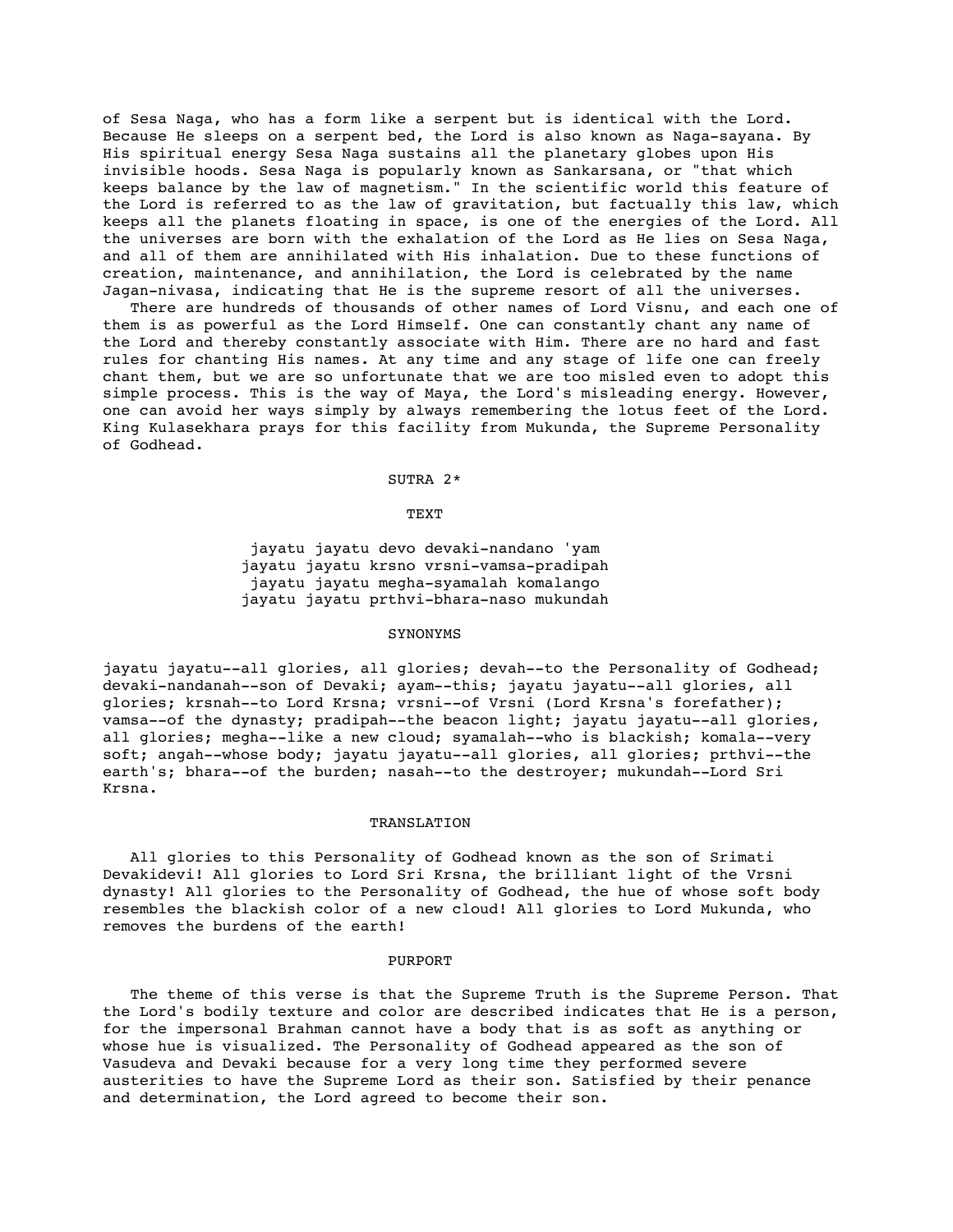From the description of the Lord's birth in the Srimad-Bhagavatam, we learn that the Lord appeared before Vasudeva and Devaki as Narayana, with four hands. But when they prayed to Him to conceal His divinity, the Lord became a small baby with two hands. In the Bhagavad-gita (4.9) the Lord promises that one who simply understands the mysteries of His transcendental birth and deeds will be liberated from the clutches of Maya and go back to Godhead. Therefore there is a gulf of difference between the birth of Krsna and that of an ordinary child.

 One may ask, Since the Supreme Lord is the original father of all living entities, how could a lady known as Devaki give birth to Him as her son? The answer is that Devaki no more gave birth to the Lord than the eastern horizon gives birth to the sun. The sun rises on the eastern horizon and sets below the western horizon, but actually the sun neither rises nor sets. The sun is always in its fixed position in the sky, but the earth is revolving, and due to the different positions of the revolving earth, the sun appears to be rising or setting. In the same way, the Lord always exists, but for His pastimes as a human being He seems to take birth like an ordinary child.

 In His impersonal feature (Brahman) the Supreme Lord is everywhere, inside and outside: as the Supersoul (Paramatma) He is inside everything, from the gigantic universal form down to the atoms and electrons; and as the Supreme Personality of Godhead (Bhagavan) He sustains everything with His energies. (We have already described this feature of the Lord in the purport to the previous verse, in connection with the name Jagan-nivasa.) Therefore in each of His three features--Brahman, Paramatma, and Bhagavan--the Lord is present everywhere in the material world. Yet He remains aloof, busy with His transcendental pastimes in His supreme abode.

 Those with a poor fund of knowledge cannot accept the idea that the Lord appears in person on the face of the earth. Because they are not conversant with the intricacies of the Lord's transcendental position, whenever such people hear about the appearance of the Lord, they take Him to be either a superhuman being born with a material body or a historical personality worshiped as God under the influence of anthropomorphism or zoomorphism. But the Lord is not the plaything of such fools. He is what He is and does not agree to be a subject of their speculations, which perpetually lead them to conclude that His impersonal feature is supreme. The supreme feature of the Absolute Truth is personal--the Supreme Personality of Godhead. The impersonal Brahman is His effulgence, like the light diffused by a powerful fire. The fire burns in one place but diffuses its warmth and light all round, thus exhibiting its different energies. Similarly, by means of His variegated energies the Supreme Lord expands Himself in many ways.

 Persons with a poor fund of knowledge are captivated by one part of His energy and therefore fail to penetrate into the original source of the energy. Whatever astounding energies we see manifest in this world, including atomic and nuclear energies, are all part and parcel of His material, or external, energy. Superior to this material energy, however, is the Lord's marginal energy, exhibited as the living being. Besides these energies, the Supreme Lord has another energy, which is known as the internal energy. The marginal energy can take shelter of either the internal energy or the external energy, but factually it belongs to the Lord's internal energy. The living beings are therefore infinitesimal samples of the Supreme Lord. Qualitatively the living being and the Supreme Lord are equal, but quantitatively they are different, for the Lord is unlimitedly potent whereas the living entities, being infinitesimal by nature, have limited potency.

 Although the Lord is full with all energies and is thus self-sufficient, He enjoys transcendental pleasure by subordinating Himself to His unalloyed devotees. Some great devotees of the Lord cannot surpass the boundary of awe and veneration. But other devotees are in such an intense compact of love with the Lord that they forget His exalted position and regard themselves as His equals or even His superiors. These eternal associates of the Lord relate with Him in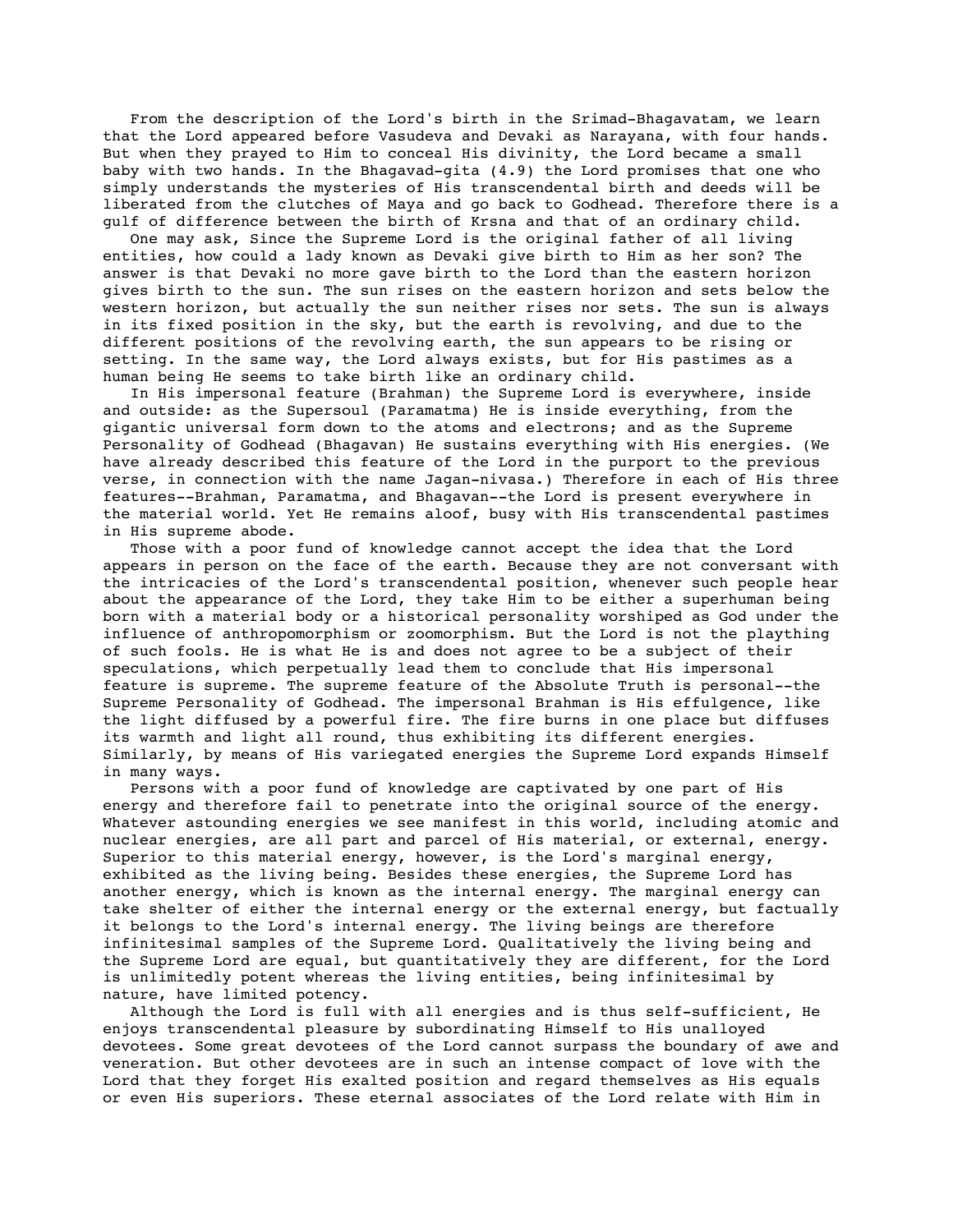the higher statuses of friendship, parenthood, and consorthood. Devotees in a transcendental parental relationship with the Lord think of Him as their dependent child. They forget His exalted position and think that unless they properly feed Him He will fall victim to undernourishment and His health will deteriorate. Devotees in a conjugal relationship with the Lord rebuke Him to correct His behavior, and the Lord enjoys those rebukes more than the prayers of the Vedas. Ordinary devotees bound up by the formalities of Vedic rites cannot enter deep into such confidential loving service to the Lord, and thus their realization remains imperfect. Sometimes they even fall victim to the calamity of impersonalism.

 Vasudeva and Devaki are confidential devotees of the Lord in the mood of parental love. Even greater than them are Nanda and Yasoda, His foster parents in Vrndavana. The Lord takes great pleasure in being addressed as Devaki-nandana ("the son of Devaki"), Nanda-nandana ("the son of Nanda"), Yasoda-nandana ("the son of Yasoda"), Dasarathi ("the son of King Dasaratha"), Janaki-natha ("the husband of Janaki"), and so on. The pleasure one gives the Lord by addressing Him by such names is many, many times greater than the pleasure He enjoys when He is addressed as the Supreme Father, the Greatest of the Great, Paramesvara, or anything of that nature, which indicate volumes of awe and veneration. Therefore the names King Kulasekhara uses to glorify the Lord in this verse indicate his intimate transcendental relationship with the Lord.

 As explained above, all the names of the Lord are as powerful as the Lord Himself, but one can experience different transcendental mellows by chanting His different transcendental names. For example, the sastra (scripture) states that there are one thousand principal names of Lord Visnu, the Personality of Godhead. But if a person utters the name Rama only once, he gets the result of chanting one thousand names of Visnu. And if somebody once chants the name Krsna, he achieves the results obtained by chanting the name Rama three times. In other words, uttering the name Krsna once is equal to uttering three thousand other names of Visnu.

 Therefore King Kulasekhara, knowing how pleased the Lord is to be addressed by a name indicating His transcendental relationships with His intimate devotees, and knowing also the potency of the name Krsna, has chosen to glorify the Lord by addressing Him as Devaki-nandana and Krsna. The king also addresses Him as Vrsni-vamsa-pradipa ("the brilliant light in the Vrsni dynasty") because millions of generations of the Vrsni dynasty became sanctified by the Lord's appearance within it. The sastras state that a family in which a pure devotee is born is sanctified for one hundred generations of ancestors and descendants. And the sastras also state that every place within a radius of one hundred miles from where a devotee is born becomes sanctified. If a devotee can sanctify the place and family of his birth so extraordinarily, then what to speak of how completely the Lord can sanctify the place and family in which He chooses to take His birth.

 The Lord's birth on the face of the earth is certainly very mysterious, and therefore it is difficult for ordinary men to believe in His birth. How can the all-powerful Lord take birth, seemingly like an ordinary man? The matter is explained in the Bhagavad-gita (4.6), where the Lord says,

> ajo 'pi sann avyayatma bhutanam isvaro 'pi san prakrtim svam adhisthaya sambhavamy atma-mayaya

"Although I am unborn and My transcendental body never deteriorates, and although I am the Lord of all living entities, by My transcendental potency I still appear in every millennium in My original transcendental form." From the sastra we learn that the Lord takes birth not only in the family of human beings but also in the families of demigods, aquatics, animals, and so on. One may argue that an ordinary living being is eternal and unborn like the Lord and also takes birth in different species of life, and so there is no difference between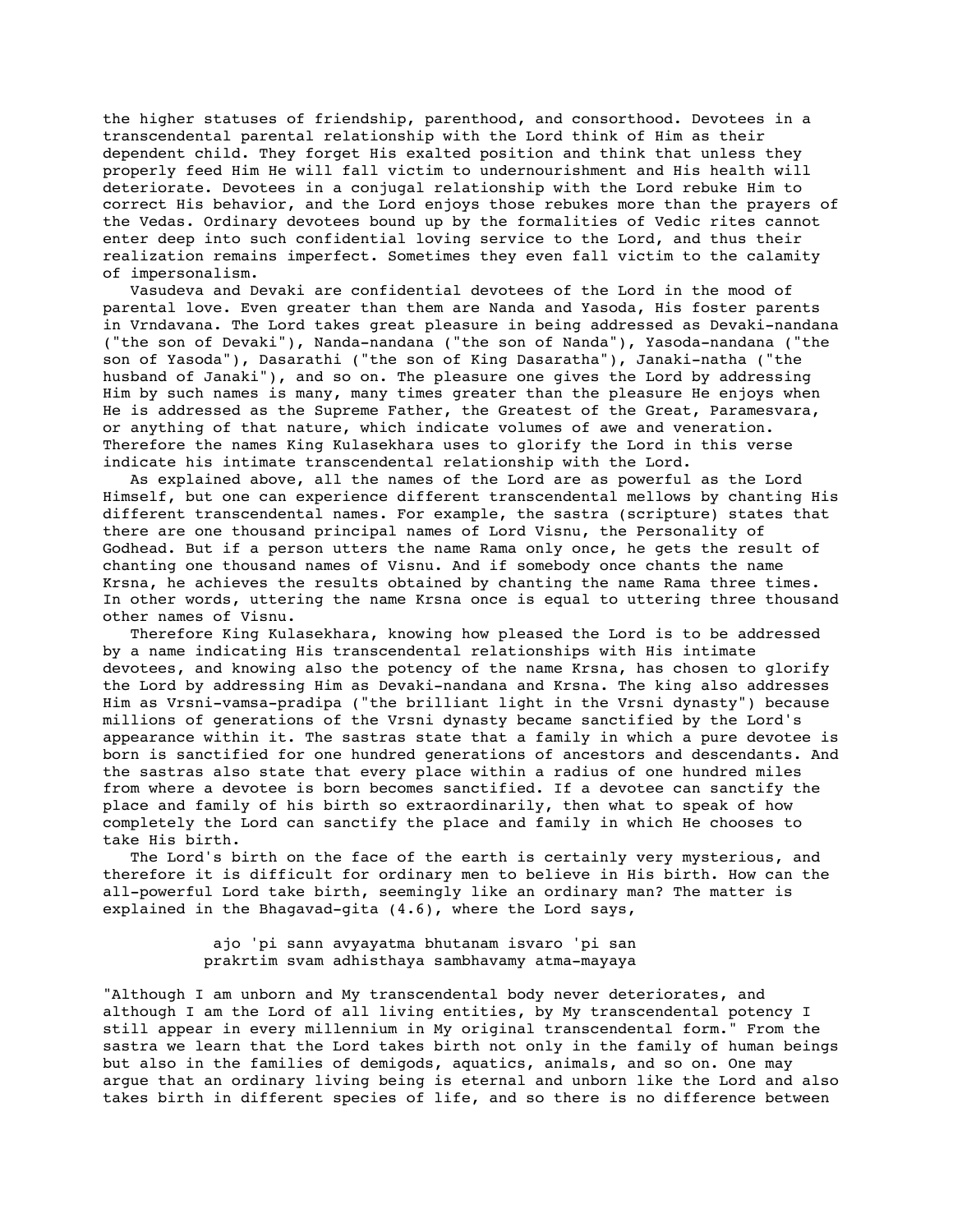the Lord and an ordinary living being. The difference is, however, that while an ordinary living being changes his body when he transmigrates from one species of life to another, the Lord never changes His body: He appears in His original body, without any change. Also, while there is a vast difference between the ordinary living entity and his body, there is no difference between the Lord and His body because He is pure spirit. In other words, there is no distinction between His body and His soul.

 The word avyayatma in the above verse from the Bhagavad-gita clearly indicates that the Lord's body is not made of material elements. He is all spirit. Birth and death apply only to the material body. The body of the ordinary living being is made of material elements and is therefore subject to birth and death. But the Lord's body, being all spiritual and thus eternal, neither takes birth nor dies. Nor can the Lord be forced to take birth in some particular family due to His past deeds, as an ordinary living being is.

 The Lord is the supreme controller of the material elements, and being endless and beginningless, He exists in all times--past, present, and future. And because He is absolute, He has nothing to do with vice and virtue. In other words, for Him "vices" and "virtues" are one and the same; otherwise the Lord would not be the Absolute Truth.

 Since the Lord appears by His internal potency, His incarnations in different species of life are not the creation of the external potency, Maya. Therefore those who think that the Supreme Lord appears in different forms by accepting a body made of material elements are wrong; their vision is imperfect because they do not understand how the Lord's internal potency works. The Vedas inquire, Where does the Supreme Lord stand? And the reply is immediately given: He stands on His internal potency. So the conclusion is that although the Lord may seem to assume a material body when He takes birth, like an ordinary being, in fact He does not, for there is no difference between Him and His body. Thus He remains the Absolute Truth in all His appearances in different species of life.

 In other words, the living being and the Supreme Lord appear in this material world under different circumstances. One can easily understand these different circumstances if one understands how the Lord's different potencies work. As explained before, the Lord has three kinds of potency, namely, internal, marginal, and external. We have wide experience of the external, or material, potency, but we generally fail to inquire about the actions and reactions of the other two potencies. A simple example will help us understand how the Lord's potencies work. Consider three identities: God, a man, and a doll. The doll consists of material energy, the man is a combination of material and spiritual energy, and God consists wholly of spiritual energy. The doll is all matter, internally and externally. Man is externally matter but internally spirit. And God is all spirit, both internally and externally. As the doll is all matter, so God is all spirit. But the man is half spirit and half matter.

 Thus the body of God and the body of a living being are differently constituted. Because the Lord's body is pure spirit, it never deteriorates, and therefore He is called avyayatma. His body is absolute, beginningless, unborn, and eternal, while the material body of the living being is relative and therefore temporary--it undergoes birth and death. The living being himself, of course, is eternal, and if He so desires he can realize his eternality by merging into the body of the Absolute Truth or being reinstated in his constitutional position as an eternal servant of the Lord. If he does not do so, then his eternality is still maintained, but he remains ignorant of it.

 The conclusion is that the Personality of Godhead appears in His original body, without any change, and this is made possible by His inconceivable potency. We should always remember that nothing is impossible for the omnipotent Lord. If He so desires, He can transform material energy into spiritual energy. Indeed, if he so desires He can bring the entire spiritual nature within the material nature, without the spiritual nature being affected by the material modes in any way.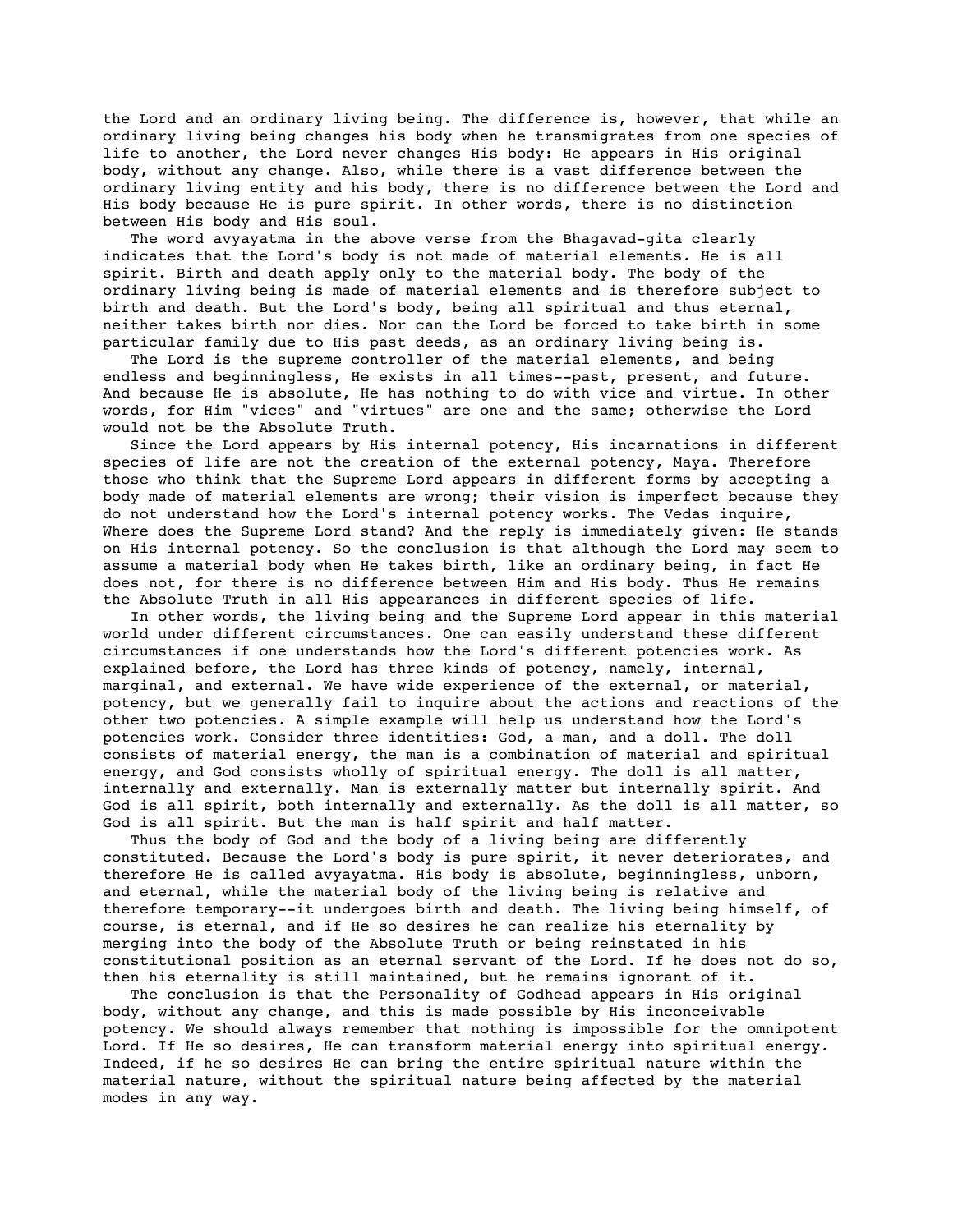The Lord's different potencies remain tightly under His control. In fact, the Lord actually has only one potency--namely, the internal potency--which He employs for different purposes. The situation is similar to how one uses electricity. The same electricity can be used for both heating and cooling. Such contradictory results are due to the expert handling of a technician. In the same way, by His supreme will the Lord employs His one internal potency to accomplish many different purposes. That is the information we get from the srutis (Svetasvatara Upanisad 6.8): parasya saktir vividhaiva sruyate.

 The present verse of the Mukunda-mala-stotra states that the color of the Lord's body is blackish, like that of a new cloud. Also, His body is very soft. Softness of the body is a sign of a great personality. The sastras state that the following bodily features indicate a great personality: a reddish luster in seven places--the eyes, the palms, the soles, the palate, the lips, the tongue, and the nails; broadness in three places--the waist, the forehead, and the chest; shortness in three places--the neck, the thighs, and the genitals; deepness in three places--the voice, the intelligence, and the navel; highness in five places--the nose, the arms, the ears, the forehead, and the thighs; and fineness in five places--the skin, the hair on the head, the bodily hair, the teeth, and the fingertips. All these features are present in the body of the Lord.

 The Brahma-samhita confirms that the color the Lord's body is blackish, like that of a new cloud. But this blackish color is so beautiful that it surpasses the beauty of millions of Cupids. So this blackish color does not correspond to any blackish color in the material world.

 Such descriptions of the Lord's body are not imaginary; rather, they are the statements of those who have seen the Lord with their supernatural vision. This supernatural vision is bestowed upon devotees like Brahma and upon those who follow the footsteps of pure devotees like him. But upstarts and unbelievers cannot have any access to this transcendental vision, for they lack the required submission to the will of the Lord.

"**Mukunda-Mala-Stotra,**" translation and commentary by His Divine Grace A.C. Bhaktivedanta Swami Prabhupada.

NOTE FROM THE PUBLISHERS: This document contains the first six verses of Mukunda-Mala-Stotra translated and commented on by Srila Prabhupada. The remaining 47 verses have since been translated by his disciples. The complete work is now available as the book Mukunda-Mala-Stotra: The Prayers of King Kulasekhara, from the Bhaktivedanta Book Trust International, www.Krishna.com.

COPYRIGHT NOTICE: This is an evaluation copy of the printed version of this book, and is NOT FOR RESALE. This evaluation copy is intended for personal noncommercial use only, under the "fair use" guidelines established by international copyright laws. You may use this electronic file to evaluate the printed version of this book, for your own private use, or for short excerpts used in academic works, research, student papers, presentations, and the like. You can distribute this evaluation copy to others over the Internet, so long as you keep this copyright information intact. You may not reproduce more than ten percent (10%) of this book in any media without the express written permission from the copyright holders. Reference any excerpts in the following way: "Excerpted from "Mukunda-Mala-Stotra" by A.C. Bhaktivedanta Swami, courtesy of the Bhaktivedanta Book Trust International, www.Krishna.com."

This book and electronic file is Copyright 1992-2003 Bhaktivedanta Book Trust International, 3764 Watseka Avenue, Los Angeles, CA 90034, USA.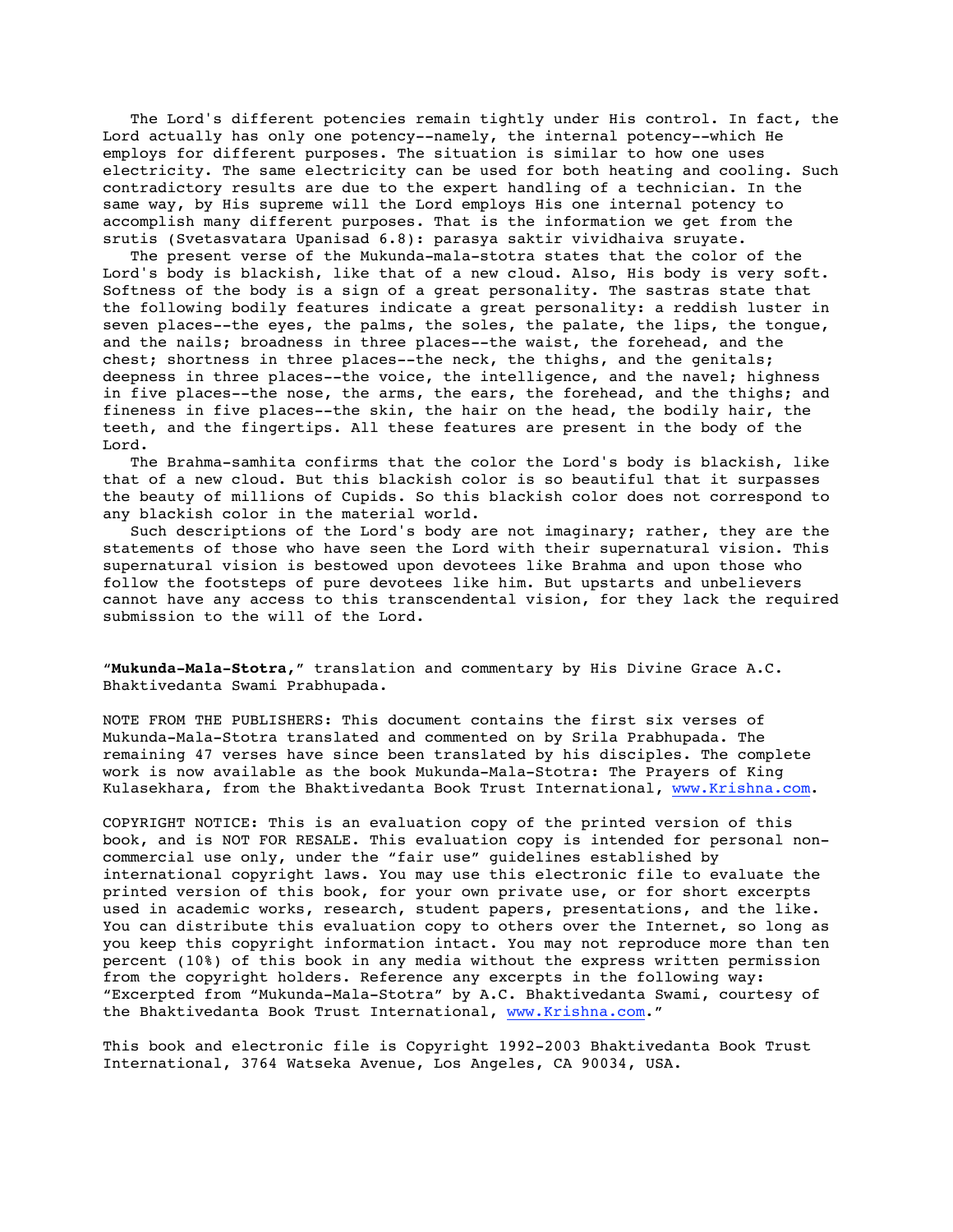All rights reserved. For any questions, comments, correspondence, or to evaluate dozens of other books in this collection, visit the website of the publishers, www.Krishna.com.

# SUTRA 3\*

# TEXT

 mukunda murdhna pranipatya yace bhavantam ekantam iyantam artham avismrtis tvac-caranaravinde bhave bhave me 'stu bhavat-prasadat

#### SYNONYMS

mukunda--O Lord Mukunda; murdhna--with my head; pranipatya--bowing down; yace--I respectfully beg; bhavantam--from You; ekantam--exclusively; iyantam--this much; artham--desire to be fulfilled; avismrtih--freedom from forgetfulness; tvat-- Your; carana-aravinde--at the lotus feet; bhave bhave--in each repeated birth; me--my; astu--let there be; bhavat--Your; prasadat--by the mercy.

# TRANSLATION

 O Lord Mukunda! I bow down my head to Your Lordship and respectfully ask You to fulfill this one desire of mine: that in each of my future births I will, by Your Lordship's mercy, always remember and never forget Your lotus feet.

### PURPORT

The world in which we live is a miserable place. It is, so to speak, a prison house for the spirit soul. Just as a prisoner cannot move or enjoy life fully, so the living entities who have been conditioned by the laws of material nature cannot experience their actual ever-joyful nature. They cannot have any freedom, because they must suffer four principal miseries--birth, old age, disease, and death. The laws of material nature impose this punishment upon the living entities who have forgotten the Lord and who are busy making plans for lasting happiness in this desert of distress.

 By the mercy of the Lord, the pure devotee knows all this very well. Indeed, his whole philosophy of life is based on this understanding. Advancement of knowledge means to understand the naked truth of this world and to not be deluded by the temporary beauty of this phantasmagoria.

 The material nature is not at all beautiful, for it is an "imitation peacock." The real peacock is a different thing, and one must have the sense to understand this. Those who are mad after capturing and enjoying the imitation peacock, as well as those who have a pessimistic view of the imitation peacock but lack any positive information of the real peacock--both are illusioned by the modes of material nature. Those who are after the imitation peacock are the fruitive workers, and those who simply condemn the imitation peacock but are ignorant of the real peacock are the empiric philosophers. Disgusted with the mirage of happiness in the material desert, they seek to merge into voidness.

 But a pure devotee does not belong to either of these two bewildered classes. Neither aspiring to enjoy the imitation peacock nor condemning it out of disgust, he seeks the real peacock. Thus he is unlike either the deluded fruitive worker or the baffled empiricist. He is above these servants of material nature because he prefers to serve the Lord, the master of material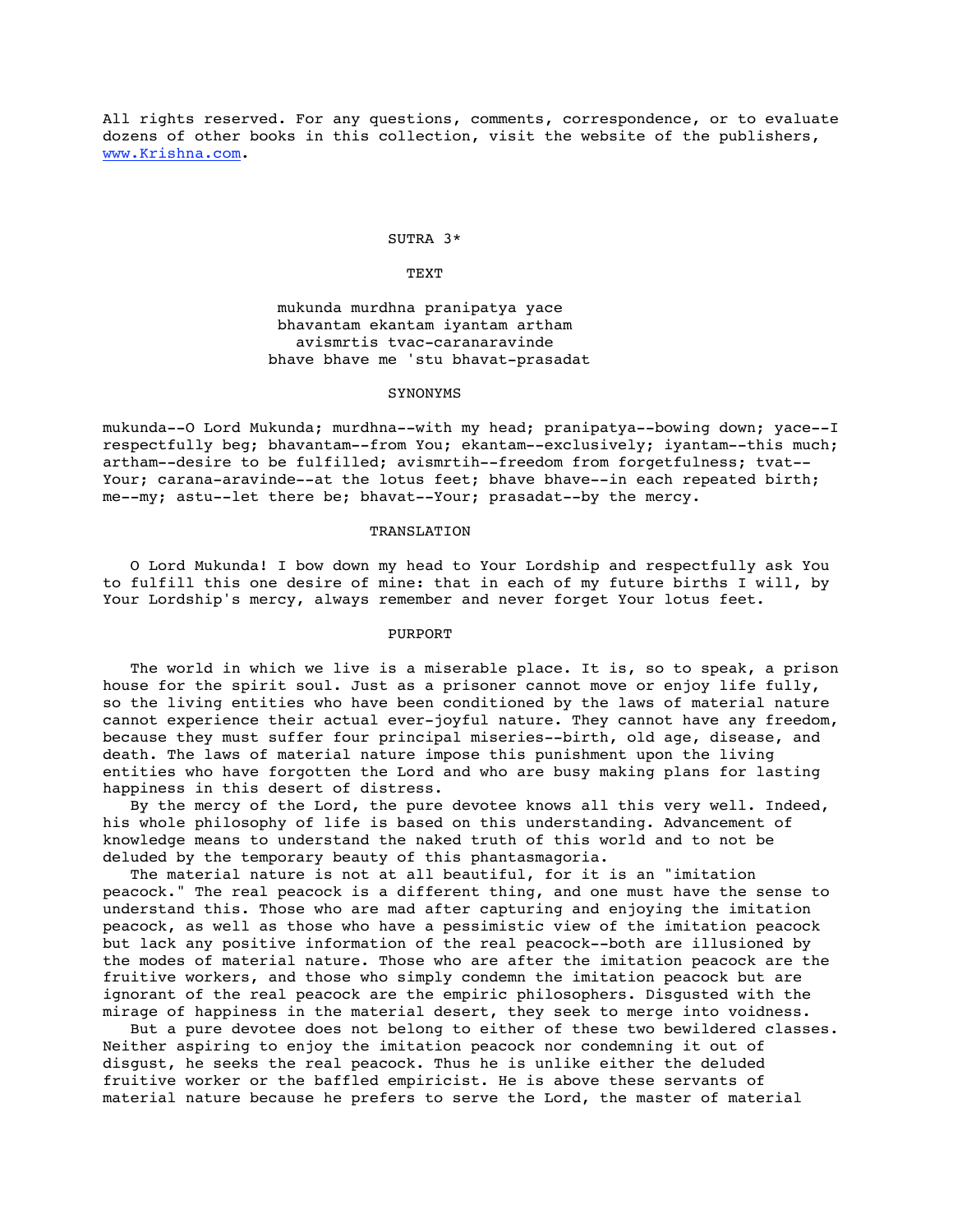nature. He seeks the substance and does not wish to give it up. The substance is the lotus feet of Mukunda, and King Kulasekhara, being a most intelligent devotee, prays to gain that substance and not the shadow.

 A pure devotee of Lord Narayana, or Mukunda, is not at all afraid of any circumstance that may befall him. Despite all difficulties, therefore, such a pure devotee asks nothing from the Lord on his own account. He is not at all afraid if by chance he has to visit the hellish worlds, nor is he eager to enter the kingdom of heaven. For him both these kingdoms are like castles in the air. He is not concerned with either of them, and this is very nicely expressed by King Kulasekhara in Text 6.

 A pure devotee of the Lord like King Kulasekhara does not pray to God for material wealth, followers, a beautiful wife, or any such imitation peacocks, for he knows the real value of such things. And if by circumstance he is placed in a situation where he possesses such things, he does not try to artificially get out of it by condemnation.

 Srila Raghunatha dasa Gosvami, a great associate of Lord Caitanya's, was a very rich man's son who had a beautiful wife and all other opulences. When he first met Lord Caitanya at Panihati, a village about forty miles from Calcutta, Raghunatha dasa asked permission from the Lord to leave his material connections and accompany Him. The Lord refused to accept this proposal and instructed Raghunatha dasa that it is useless to leave worldly connections out of sentimentality or artificial renunciation. One must have the real thing at heart. If one finds himself entangled in worldly connections, one should behave outwardly like a worldly man but remain inwardly faithful for spiritual realization. That will help one on the progressive march of life. Nobody can cross over the big ocean in a sudden jump. What was possible for Hanuman by the grace of Lord Rama is not possible for an ordinary man. So to cross the ocean of illusion one should patiently cultivate devotion to the Lord, and in this way one can gradually reach the other side.

 Although a pure devotee does not bother himself about what is going to happen next in his material situation, he is always alert not to forget his ultimate aim. King Kulasekhara therefore prays that he may not forget the lotus feet of the Lord at any time.

 To forget one's relationship with the Lord and thus to remain overwhelmed by material hankerings is the most condemned mode of life. This is exactly the nature of animal life. When the living entity is born in a species of lower animals, he completely forgets his relationship with the Lord and therefore remains always busy in the matter of eating, sleeping, fearing, and mating. Modern civilization promotes such a life of forgetfulness, with an improved economic condition for eating and so on. Various agents of the external energy make explicit propaganda to try to root out the very seed of divine consciousness. But this is impossible to do, because although circumstances may choke up a living being's divine consciousness for the time being, it cannot be killed. In his original identity the living entity is indestructible, and so also are his original spiritual qualities. One can kill neither the spirit soul nor his spiritual qualities. To remember the Lord and desire to serve Him are the spiritual qualities of the spirit soul. One can curb down these spiritual qualities by artificial means, but they will be reflected in a perverted way on the mirror of material existence. The spiritual quality of serving the Lord out of transcendental affinity will be pervertedly reflected as love for wine, women, and wealth in different forms. The so-called love of material things- even love for one's country, community, religion, or family, which is accepted as a superior qualification for civilized human beings--is simply a perverted reflection of the love of Godhead dormant in every soul. The position of King Kulasekhara is therefore the position of a liberated soul, because he does not want to allow his genuine love of God to become degraded into so-called love for material things.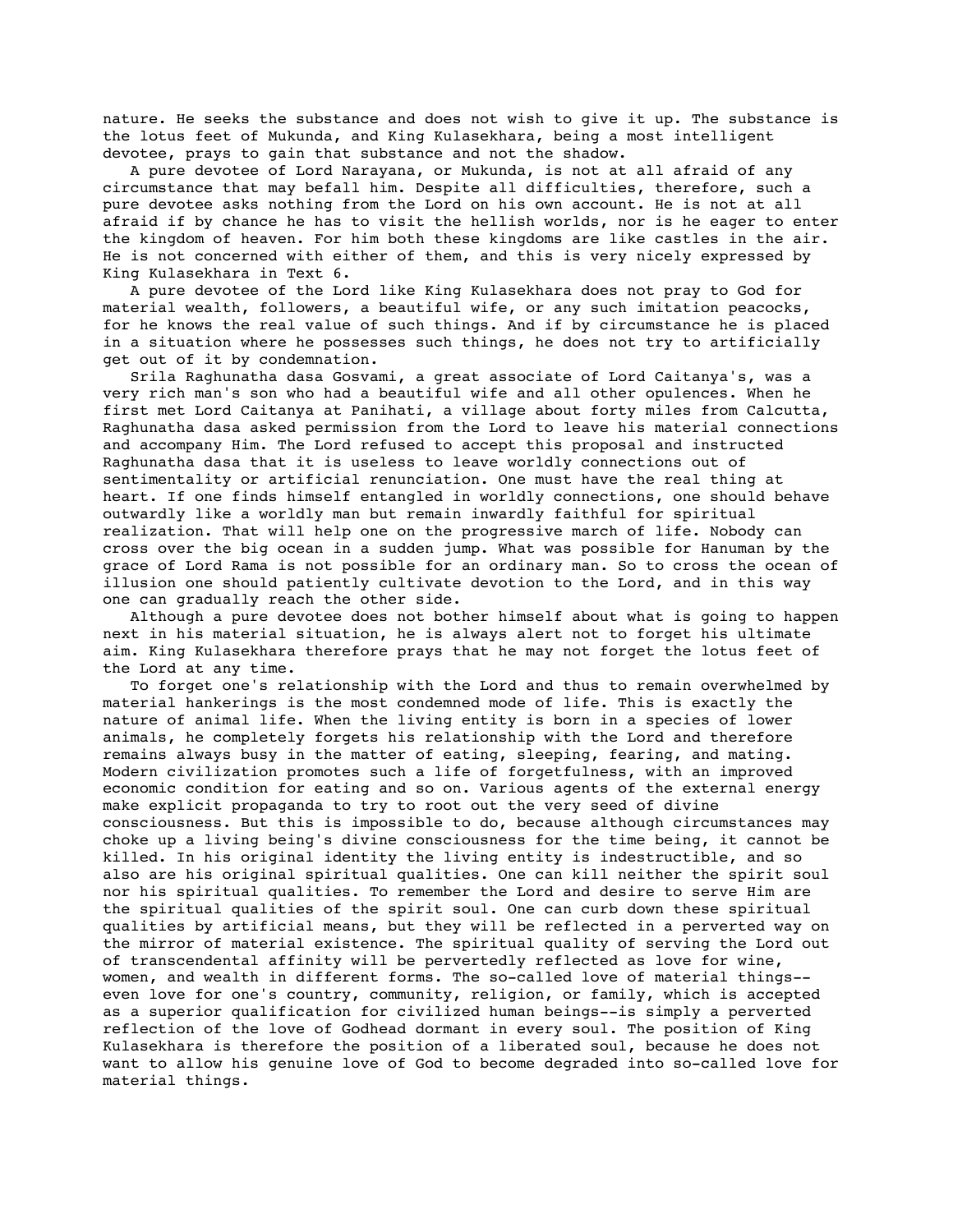The words bhave bhave are very significant here. They mean "birth after birth." Unlike the jnanis, who aspire to merge with the impersonal Absolute and thereby stop the process of repeatedly taking birth, a pure devotee is never afraid of this process. In the Bhagavad-gita (4.9) Lord Krsna says that His birth and deeds are all divyam, transcendental. In the same chapter (4.5) the Lord says that both He and Arjuna had had many, many previous births, but that while the Lord could remember all of them, Arjuna could not. For the Lord there is no difference between past, present, and future, but for the living being who has forgotten the Lord there is a difference, on account of his being forgetful of the past and ignorant of the future. But a living entity who always remembers the Lord and is thus His constant companion is as transcendentally situated as the Lord Himself. For such a devotee birth and death are one and the same, because he knows that such occurrences are only ephemeral flashes that do not affect his spiritual existence.

 We may use a crude example to illustrate the difference between a devotee's death and an ordinary man's death. In her mouth the cat captures both her offspring and her prey, the rat. Such capturings may appear the same, but there is a vast difference between them. While the rat is being carried in the cat's mouth, his sensation is poles apart from that of the cat's offspring. For the rat the capture is a painful death strike, while for the offspring it is a pleasurable caress.

 Similarly, the death of an ordinary man is vastly different from a devotee's passing away from the active scene of material existence. The death of an ordinary man occurs against the background of his past good and evil deeds, which determine his next birth. But for a devotee the case is different. Even if the devotee has failed to perfect his devotional service, he is guaranteed to take birth in a good family--a family of learned and devoted brahmanas or a family of rich vaisyas (merchants). A person who takes birth in such a family has a good chance to practice devotional service and improve his spiritual condition.

 Unfortunately, in this iron age the members of well-to-do families generally misuse their wealth. Instead of improving their spiritual condition, they are misled by faulty association and fall victim to sensuality. To be saved from this faulty association, King Kulasekhara prays fervently to the Lord that he may never forget His lotus feet in any future birth. A devotee who perfects his devotional service certainly goes back to Godhead without a doubt, so for him there is no question of birth or death. And, as mentioned above, a devotee who does not achieve complete perfection is guaranteed to take his birth in a learned and well-to-do family. But even if a devotee is not given the advantage of good parentage, if he can attain the benediction of always remembering the lotus feet of the Lord, that is greater than any number of material assets. Constant remembrance of the Lord's name, fame, qualities, and so on automatically nullifies the reactions of all vices and invokes the blessings of the Lord. This constant remembrance of the lotus feet of the Lord is possible only when one engages in His active service.

 A pure devotee therefore never asks the Lord for wealth, followers, or even a beautiful wife. He simply prays for uninterrupted engagement in the Lord's service. That should be the motto of life for all prospective students in devotional service.

### SUTRA 4\*

TEXT

 naham vande tava caranayor dvandvam advandva-hetoh kumbhipakam gurum api hare narakam napanetum ramya-rama-mrdu-tanu-lata nandane napi rantum bhave bhave hrdaya-bhavane bhavayeyam bhavantam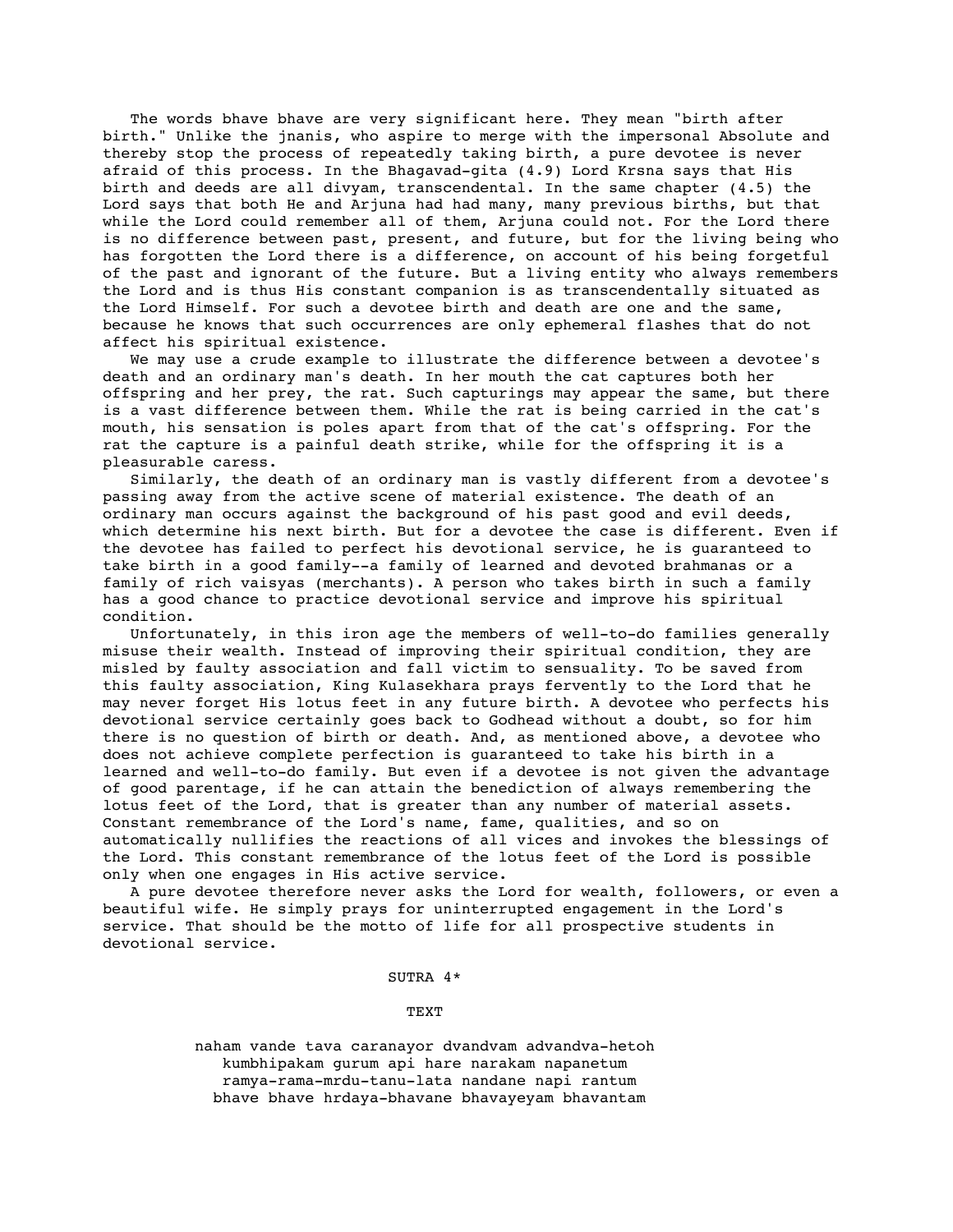#### SYNONYMS

na--not; aham--I; vande--pray; tava--Your; caranayoh--of the lotus feet; dvandvam--to the pair; advandva--of release from duality; hetoh--for the reason; kumbhipakam--the planet of boiling oil; gurum--most severe; api--either; hare--O Hari; narakam--hell; na--not; apanetum--to avoid; ramya--very beautiful; rama- of the fair sex; mrdu--soft; tanu-lata--of creeperlike bodies; nandane--in the pleasure gardens of heaven; na api--nor; rantum--to enjoy; bhave bhave--in various rebirths; hrdaya--of my heart; bhavane--within the house; bhavayeyam- may I concentrate; bhavantam--on You.

## TRANSLATION

 O Lord Hari, it is not to be saved from the dualities of material existence or the grim tribulations of the Kumbhipaka hell that I pray to Your lotus feet. Nor is my purpose to enjoy the soft-skinned beautiful women who reside in the gardens of heaven. I pray to Your lotus feet only so that I may remember You alone in the core of my heart, birth after birth.

# PURPORT

There are two classes of men: the atheists and the theists. The atheists have no faith in the Supreme Personality of Godhead, while the theists have various degrees of faith in Him.

 The atheists are faithless on account of their many misdeeds in their present and past lives. They fall into four categories: (1) the gross materialists, (2) the immoral sinners, (3) the number-one fools, and (4) those who are bewildered by maya despite their mundane erudition. No one among these four classes of atheist ever believes in the Supreme Personality of Godhead, what to speak of offering prayers unto His lotus feet.

 The theists, on the other hand, have faith in the Lord and pray to Him with various motives. One attains such a theistic life not by chance but as a result of performing many pious acts in both the present life and the past life. Such pious men also belong to four categories: (1) the needy, (2) those who have fallen into difficulty, (3) those who are inquisitive about the transcendental science, and (4) the genuine philosophers. The philosophers and those who are inquisitive are better than those in categories (1) and (2). But a pure devotee is far above these four classes of pious men, for he is in the transcendental position.

 The needy pious man prays to God for a better standard of life, and the pious man who has fallen into material difficulty prays in order to get rid of his trouble. But the inquisitive man and the philosopher do not pray to God for amelioration of mundane problems. They pray for the ability to know Him as He is, and they try to reach Him through science and logic. Such pious men are generally known as theosophists.

 Needy pious men pray to God to improve their economic condition because all they know is sense gratification, while those in difficulty ask Him to free them from a hellish life of tribulations. Such ignorant people do not know the value of human life. This life is meant to prepare one to return to the absolute world, the kingdom of God.

 A pure devotee is neither a needy man, a man fallen into difficulty, nor an empiric philosopher who tries to approach the Divinity on the strength his own imperfect knowledge. A pure devotee receives knowledge of the Divinity from the right source--the disciplic succession of realized souls who have followed strictly the disciplinary method of devotional service under the guidance of bona fide spiritual masters. It is not possible to know the transcendental nature of the Divinity by dint of one's imperfect sense perception, but the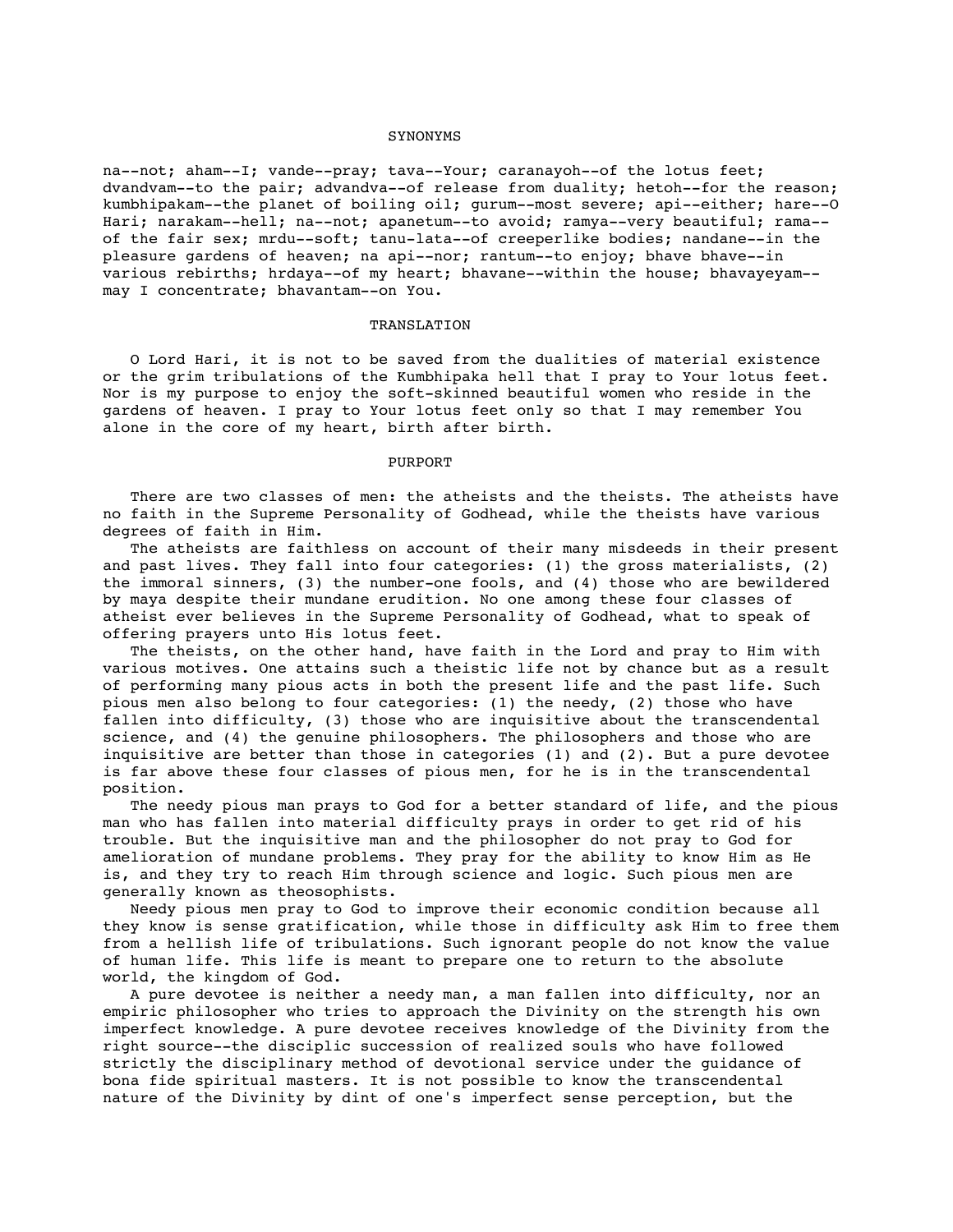Divinity reveals Himself to a pure devotee in proportion to the transcendental service rendered unto Him.

 King Kulasekhara is a pure devotee, and as such he is not eager to improve himself by the standards of the empiric philosophers, distressed men, or fruitive workers of this world. Pious acts may lead a mundane creature toward the path of spiritual realization, but practical activity in the domain of devotional service to the Lord need not wait for the reactions of pious acts. A pure devotee does not think in terms of his personal gain or loss because he is fully surrendered to the Lord. He is concerned only with the service of the Lord and always engages in that service, and for this reason his heart is the Lord's home. The Lord being absolute, there is no difference between Him and His service. A pure devotee's heart is always filled with ideas about executing the Lord's service, which is bestowed upon the pure devotee through the transparent medium of the spiritual master.

 The spiritual master in the authoritative line of disciplic succession is the "son of God," or in other words the Lord's bona fide representative. The proof that he is bona fide is his invincible faith in God, which protects him from the calamity of impersonalism. An impersonalist cannot be a bona fide spiritual master, for such a spiritual master's only purpose in life must be to render service to the Lord. He preaches the message of Godhead as the Lord's appointed agent and has nothing to do with sense gratification or the mundane wrangling of the impersonalists. No one can render devotional service to an impersonal entity because such service implies a reciprocal personal relationship between the servant and the master. In the impersonal school the so-called devotee is supposed to merge with the Lord and lose his separate existence.

 Pure devotees like King Kulasekhara are particularly careful to avoid a process that will end in their becoming one with the existence of the Lord, a state known as advandva, nonduality. This is simply spiritual suicide. Out of the five kinds of salvation, advandva is the most abominable for a devotee. A pure devotee denounces such oneness with the Lord as worse than going to hell.

 As His separated expansions, the living beings are part and parcel of the Lord. The Lord expands Himself into plenary parts and separated parts to enjoy transcendental pastimes, and if a living being refuses to engage in these transcendental blissful pastimes, he is at liberty to merge into the Absolute. This is something like a son's committing suicide instead of living with his father according to the rules the father sets down. By committing suicide, the son thus sacrifices the happiness he could have enjoyed by engaging in a filial loving relationship with his father and enjoying his father's estate. A pure devotee persistently avoids such a criminal policy, and King Kulasekhara is guiding us to avoid this pitfall.

 The king also says that the reason he is praying to the Lord is not to be saved from the Kumbhipaka hell. Laborers in gigantic iron and steel mills suffer tribulations similar to those in the Kumbhipaka hell. Kumbhi means "pot," and paka means "boiling." So if a person were put into a pot of oil and the pot were set to boiling, he would have some idea of the suffering in Kumbhipaka hell.

 There are innumerable hellish engagements in the modern so-called civilization, and by the grace of the Lord's illusory energy people think these hellish engagements are a great fortune. Modern industrial factories fully equipped with up-to-date machines are so many Kumbhipaka hells, and the organizers of these enterprises regard them as indispensable for the advancement of economic welfare. The mass of laborers exploited by the organizers directly experience the "welfare" conditions in these factories, but what the organizers do not know is that by the law of karma they will in due time become laborers in similar Kumbhipaka hells.

 Intelligent persons certainly want to be saved from such Kumbhipaka hells, and they pray to God for this benediction. But a pure devotee does not pray in this way. A pure devotee of Narayana looks equally upon the happiness enjoyed in heaven, the transcendental bliss of becoming one with the Lord, and the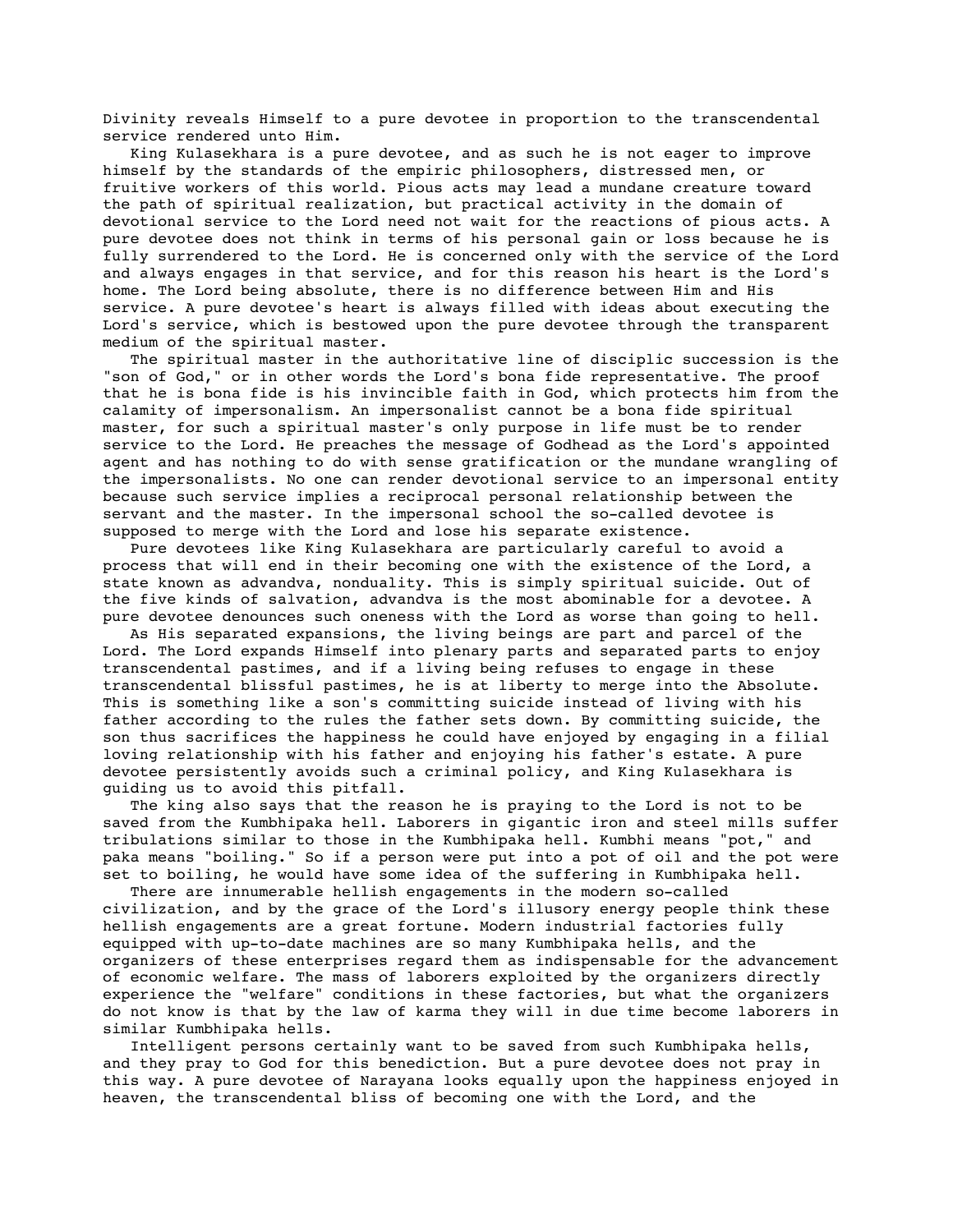tribulations experienced in the Kumbhipaka hell. He is not concerned with any of them because he is always engaged in the transcendental loving service of the Lord. By the grace of the Lord, even in the Kumbhipaka hell a pure devotee can adjust the situation and turn it into Vaikuntha.

 The Bhagavad-gita and all other revealed scriptures say that the Lord accompanies every living being in His localized aspect of Paramatma, the Supersoul. Therefore even a living being destined to reside in the Kumbhipaka hell is accompanied by his eternal companion, the Lord. But by His inconceivable power the Lord remains aloof from these hellish circumstances, just as the sky remains separate from the air although seemingly mixed with it.

 Similarly, the pure devotee of the Lord does not live anywhere in this material world, although He appears to live among mundane creatures. Actually, the devotee lives in Vaikuntha. In this way the Supreme Lord bestows upon His pure devotee the inconceivable power that allows him to stay aloof from all mundane circumstances and reside eternally in the spiritual world. The devotee does not want this power consciously or unconsciously, but the Lord is careful about His devotee, just as a mother is always careful about her little child, who is completely dependent on her care.

 A pure devotee like King Kulasekhara refuses to associate with beautiful soft-skinned women. There are different grades of women on different planets in the universe. Even on the earth there are different types of women who are enjoyed by different types of men. But on higher planets there are women many, many millions of times more beautiful than the women on this planet, and there are also many pleasure abodes where they can be enjoyed. The best of all of these is the Nandana Gardens on Svargaloka. In the Nandana Gardens--a "Garden of Eden"--those who are qualified can enjoy varieties of beautiful women called Apsaras. The demigods generally enjoy the company of the Apsaras in the same way that the great Mogul kings and nawabs enjoyed their harems. But these kings and nawabs are like straw before the demigods of Svargaloka, which lies in the third stratum of the universe.

 The inner tendency to enjoy is in the core of every living being's heart. But in the diseased state of material existence the living being misuses that tendency. The more he increases this diseased, conditioned state, the longer he extends his period of material existence. The sastras advise, therefore, that a living entity should accept only those sense-enjoyable objects necessary for the upkeep of the material body and reject those that are just for sense gratification. In this way he will reduce the tendency for sense enjoyment. This restraint cannot be imposed by force; it must be voluntary.

 Such restraint automatically develops in the course of one's executing devotional service. Thus one who is already engaged in devotional service need not restrain his senses artificially. A pure devotee like King Kulasekhara, therefore, neither desires sense enjoyment nor exerts himself to restrain his senses; rather, he tries only to engage himself in the transcendental loving service of the Lord, without any stop.

# SUTRA 5\*

# TEXT

 nastha dharme na vasu-nicaye naiva kamopabhoge yad bhavyam tad bhavatu bhagavan purva-karmanurupam etat prarthyam mama bahu matam janma-janmantare 'pi tvat-padambhoruha-yuga-gata niscala bhaktir astu

#### SYNONYMS

na--not; astha--special regard; dharme--for religiosity; na--nor; vasu--of wealth; nicaye--for the accumulation; na eva--nor even; kama-upabhoge--for sense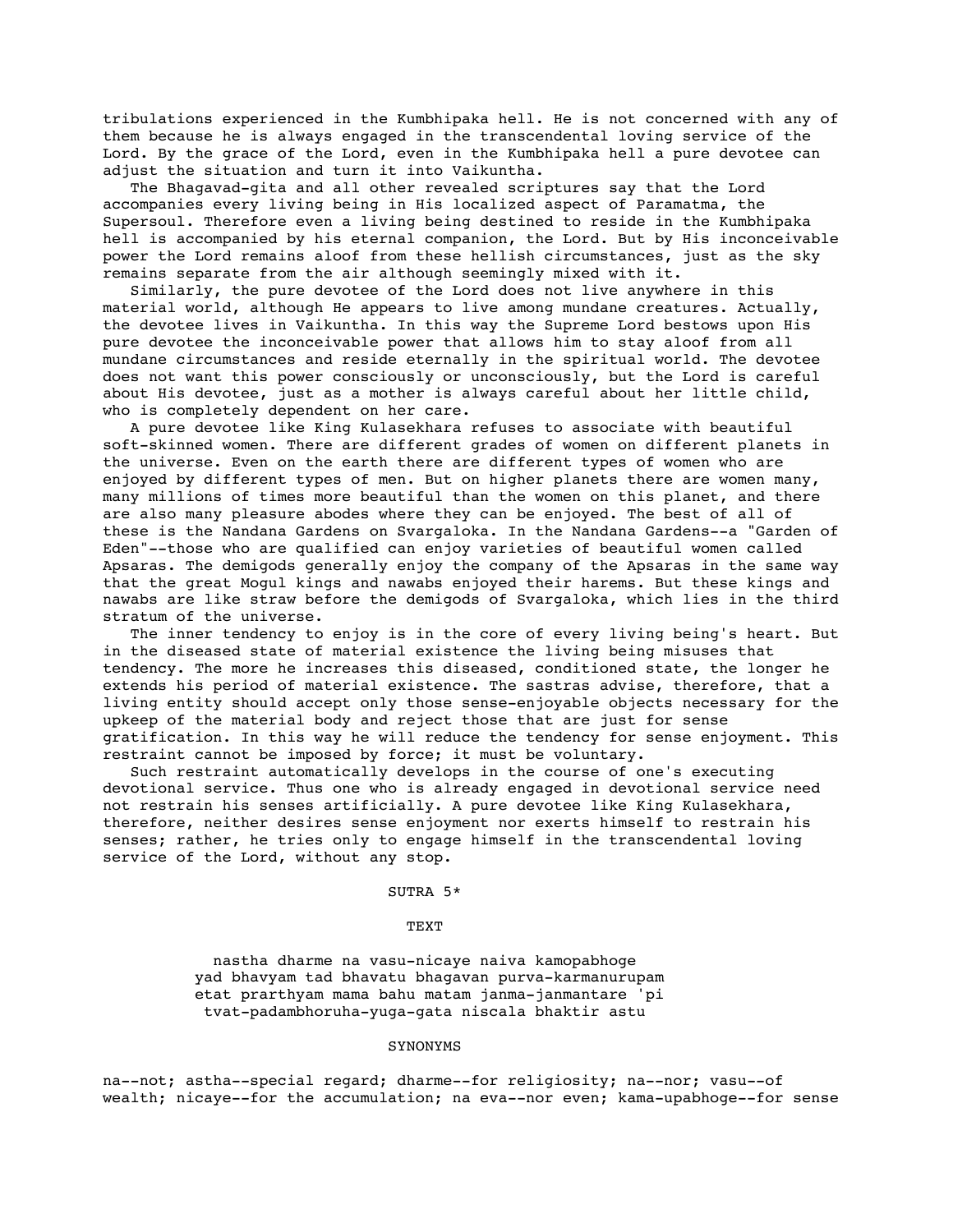enjoyment; yat--whatever; bhavyam--inevitable; tat--that; bhavatu--let it happen; bhagavan--O Lord; purva--previous; karma--my deeds; anurupam--according to; etat--this; prarthyam--to be requested; mama--by me; bahu matam--most desirable; janma-janma--birth after birth; antare--during; api--even; tvat-- Your; pada-amboruha--of lotus feet; yuga--in the pair; gata--resting; niscala-unflinching; bhaktih--devotion; astu--may there be.

## TRANSLATION

 O my Lord! I have no attachment for religiosity, or for accumulating wealth, or for enjoying sense gratification. Let these come as they inevitably must, in accordance with my past deeds. But I do pray for this most cherished boon: birth after birth, let me render unflinching devotional service unto Your two lotus feet.

### PURPORT

 Human beings advance toward God consciousness when they go beyond the gross materialistic life of eating, sleeping, fearing, and mating and begin to develop moral and ethical principles. These principles develop further into religious consciousness, leading to an imaginary conception of God without any practical realization of the truth. These stages of God consciousness are called religiosity, which promises material prosperity of various degrees.

 People who develop this conception of religiosity perform sacrifices, give in charity, and undergo different types of austerity and penance, all with a view toward being rewarded with material prosperity. The ultimate goal of such socalled religious people is sense gratification of various kinds. For sense gratification, material prosperity is necessary, and therefore they perform religious rituals with a view toward the resultant material name, fame, and gain.

 But genuine religion is different. In Sanskrit such genuine religion is called dharma, which means "the essential quality of the living being." The sastras say that this essential quality is to render eternal service, and the proper object of this service is the Supreme Truth, Lord Krsna, the Absolute Personality of Godhead. This eternal, transcendental service of the Lord is misdirected under material conditions and takes the shape of (1) the aforementioned religiosity, (2) economic development, (3) sense gratification, and (4) salvation, or the attempt to negate all material variegatedness out of frustration.

 Genuine religion, however, does not culminate in either economic development, sense gratification, or salvation. The perfection of religion is to attain complete satisfaction of the spirit soul, and this is accomplished by rendering devotional service to the Lord, who is beyond the perception of the material senses. When the living being directs his eternal service attitude toward the eternal Supreme Being, such service can never be hampered by any sort of material hindrance. Such transcendental service is above even salvation, and therefore it certainly does not aim at any kind of material reward in the shape of name, fame, or gain.

 One who engages in the transcendental loving service of the Supreme Being automatically attains detachment from material name, fame, and gain, which are aspired for only by those who do not understand that this name, fame, and gain are merely shadows of the real thing. Material name, fame, and gain are only perverted reflections of the substance--the name, fame, and opulences of the Lord. Therefore the pure devotee of Lord Vasudeva, enlightened by the transcendental service attitude, has no attraction for such false things as religiosity, economic development, sense gratification, or salvation, the last snare of Maya.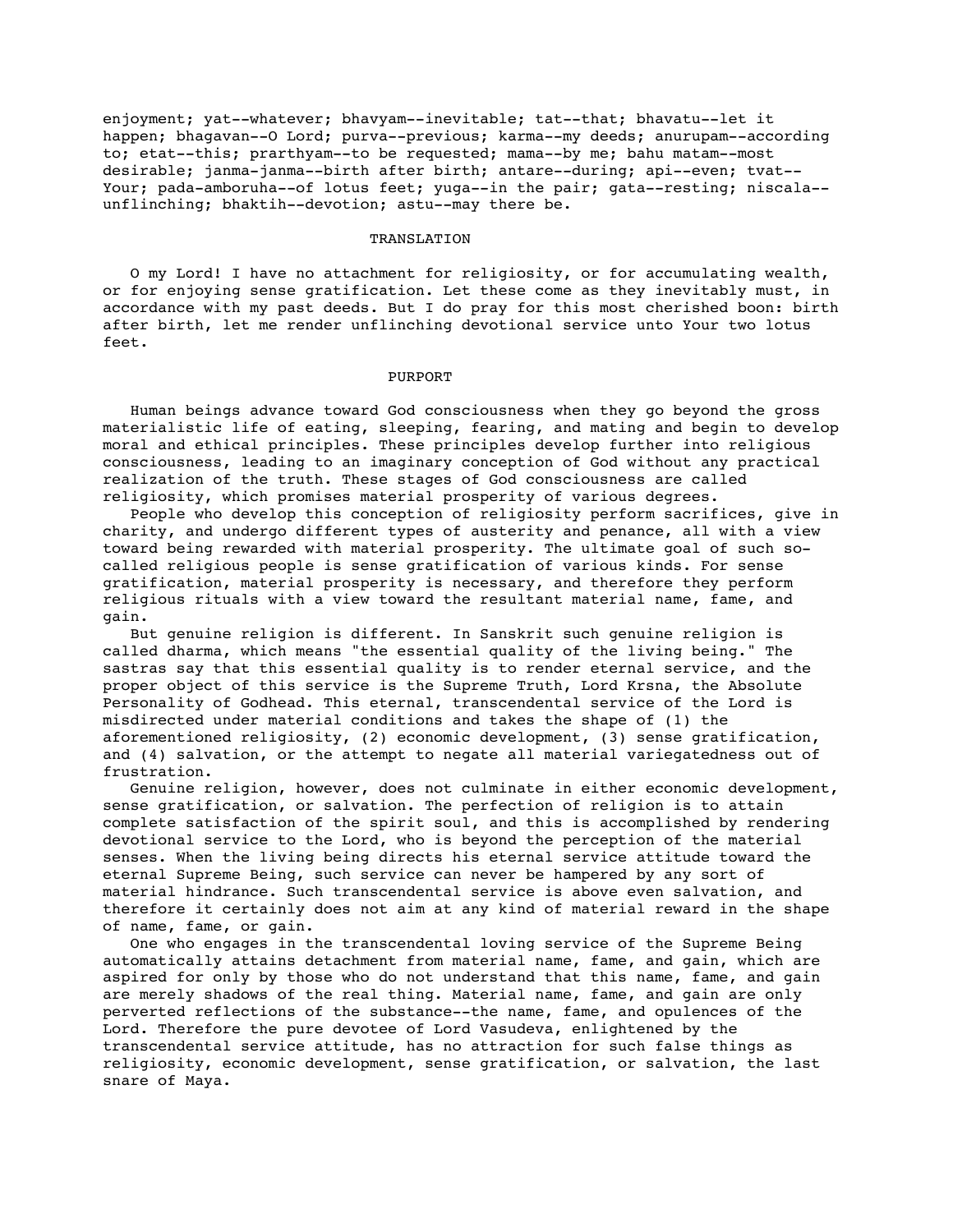The purpose of performing real religion is to attain attachment for hearing and chanting the messages of the kingdom of God. Materialistic people are attached to ordinary newspapers on account of their lack of spiritual consciousness. Real religion develops this spiritual consciousness and also attachment for the messages of God, without which all labor in the performance of religious rites is only a waste of energy.

 Therefore one should not practice religion with the aim of improving one's economic welfare, nor should one use one's wealth for sense gratification, nor should the frustration of one's plans for sense gratification lead one to aspire for salvation, or liberation from material conditions. Instead of indulging in sense gratification of different grades with the fruits of one's labor, one should work just to maintain the body and soul together, with the aim of inquiring into the ultimate aims and objects of life. In other words, one should inquire into the Absolute Truth.

 The Absolute Truth is realized in three phases, namely, the impersonal Brahman, the localized Paramatma, and the Supreme Personality of Godhead. A person who attains the highest stage of spiritual realization--realization of the Supreme Personality of Godhead--automatically prays as King Kulasekhara does here.

 Only one who renders devotional service to the Lord can attain this stage of indifference to the false and temporary assets of material nature. Such devotional service is not a mental concoction of depraved persons but is an actual process of God realization characterized by full cognizance and detachment and based on the Vedic literature. So-called devotional practices that have no reference to the rules and regulations set down in such books of Vedic literature as the sruti, the smrti, the Puranas, and the Pancaratras are not bona fide. The self-realized souls advise us to reject such pseudodevotional practices, which simply create a disturbance on the path of spiritual realization. Only by sincerely engaging in the service of the Lord according to the injunctions of scripture can one gradually become a qualified devotee of the Lord, and it does not matter whether it takes many repetitions of birth and death, life after life.

SUTRA 6\*

TEXT

 divi va bhuvi va mamastu vaso narake va narakantaka prakamam avadhirita-saradaravindau caranau te marane 'pi cintayami

#### SYNONYMS

divi--in the abode of the demigods; va--or; bhuvi--on the earth, the home of human beings; va--or; mama--my; astu--may be; vasah--residence; narake--in hell; va--or; naraka-antaka--O killer of the demon Naraka; prakamam--however You desire; avadhirita--which have defied; sarada--of the fall season; aravindau- the lotus flowers; caranau--the two feet; te--Your; marane--at the time of death; api--even; cintayami--may I remember.

# TRANSLATION

 O Lord, killer of the demon Naraka! Let me reside either in the realm of the demigods, in the world of human beings, or in hell, as You please. I pray only that at the point of death I may remember Your two lotus feet, whose beauty defies that of the lotus growing in the Sarat season.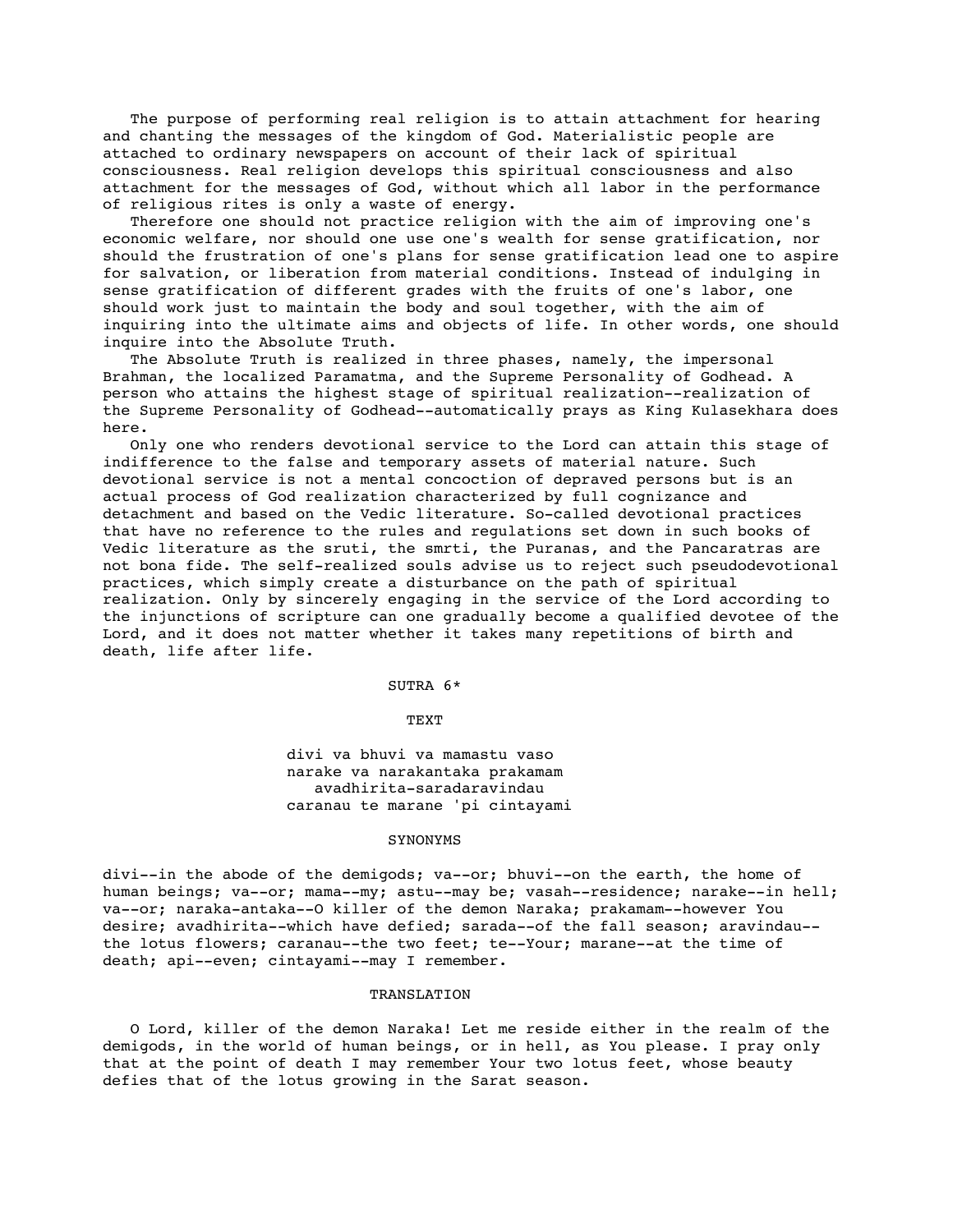#### PURPORT

 As stated before, a pure devotee of the Lord has nothing to do with mundane religiosity, economic development, sense gratification, or salvation, nor is he concerned whether his standard of material existence is the highest or the lowest. To him, heaven and hell are of equal value. He is not afraid of going to hell for the service of the Lord, nor is he glad to live in heaven without the service of the Lord. In any circumstance his consciousness is fixed on the Lord's lotus feet, whose beauty defies the most beautiful lotus flower of the mundane world.

The defiance is due to the transcendental position of the Lord's form, name, qualities, pastimes, and so on. The sruti mantras declare that although the Lord has no hands He can accept anything we offer Him with devotion, although He has no feet He can travel anywhere, and although He has no mundane eyes He can see anywhere and

 everywhere without hindrance. The Brahma-samhita describes each of His senses as omnipotent. The mundane eye can see but not hear, but His eyes can see, hear, eat, generate offspring, and so on. The sruti mantras say that He impregnates material nature with the seeds of living beings simply by casting His glance at her. He does not need any other kind of intercourse with mother nature to beget the living beings in her womb and become their father.

 Therefore any relationship the Lord has with His many devotees--whether fatherhood, sonhood, or any other--is not at all material. The Lord is pure spirit, and only when the living being is in his pure spiritual state can he have all sorts of relationships with Him. Philosophers with a poor fund of knowledge cannot conceive of these positive spiritual relationships between the Lord and the all-spiritual living beings, and thus they simply think in terms of negating material relationships. In this way such philosophers naturally adopt the concept of impersonalism.

 By contrast, a pure devotee like King Kulasekhara has complete knowledge of both matter and spirit. He does not say that everything material is false, yet he has nothing to do with anything material, from heaven down to hell. He fully understands the statement in the Bhagavad-gita that from the lowest planets up to Brahmaloka, the highest planet in the universe, there is no spiritual bliss, which the living beings hanker for. Therefore the pure devotee, being in full knowledge of spiritual life, simultaneously rejects material relationships and cultivates his spiritual relationship with the Lord. In other words, the spiritual knowledge a devotee possesses not only allows him to reject material existence, but it also provides him with an understanding of the reality of positive, eternal spiritual existence. This is the understanding King Kulasekhara expresses in this prayer.

"**Mukunda-Mala-Stotra,**" translation and commentary by His Divine Grace A.C. Bhaktivedanta Swami Prabhupada.

NOTE FROM THE PUBLISHERS: This document contains the first six verses of Mukunda-Mala-Stotra translated and commented on by Srila Prabhupada. The remaining 47 verses have since been translated by his disciples. The complete work is now available as the book Mukunda-Mala-Stotra: The Prayers of King Kulasekhara, from the Bhaktivedanta Book Trust International, www.Krishna.com.

COPYRIGHT NOTICE: This is an evaluation copy of the printed version of this book, and is NOT FOR RESALE. This evaluation copy is intended for personal noncommercial use only, under the "fair use" guidelines established by international copyright laws. You may use this electronic file to evaluate the printed version of this book, for your own private use, or for short excerpts